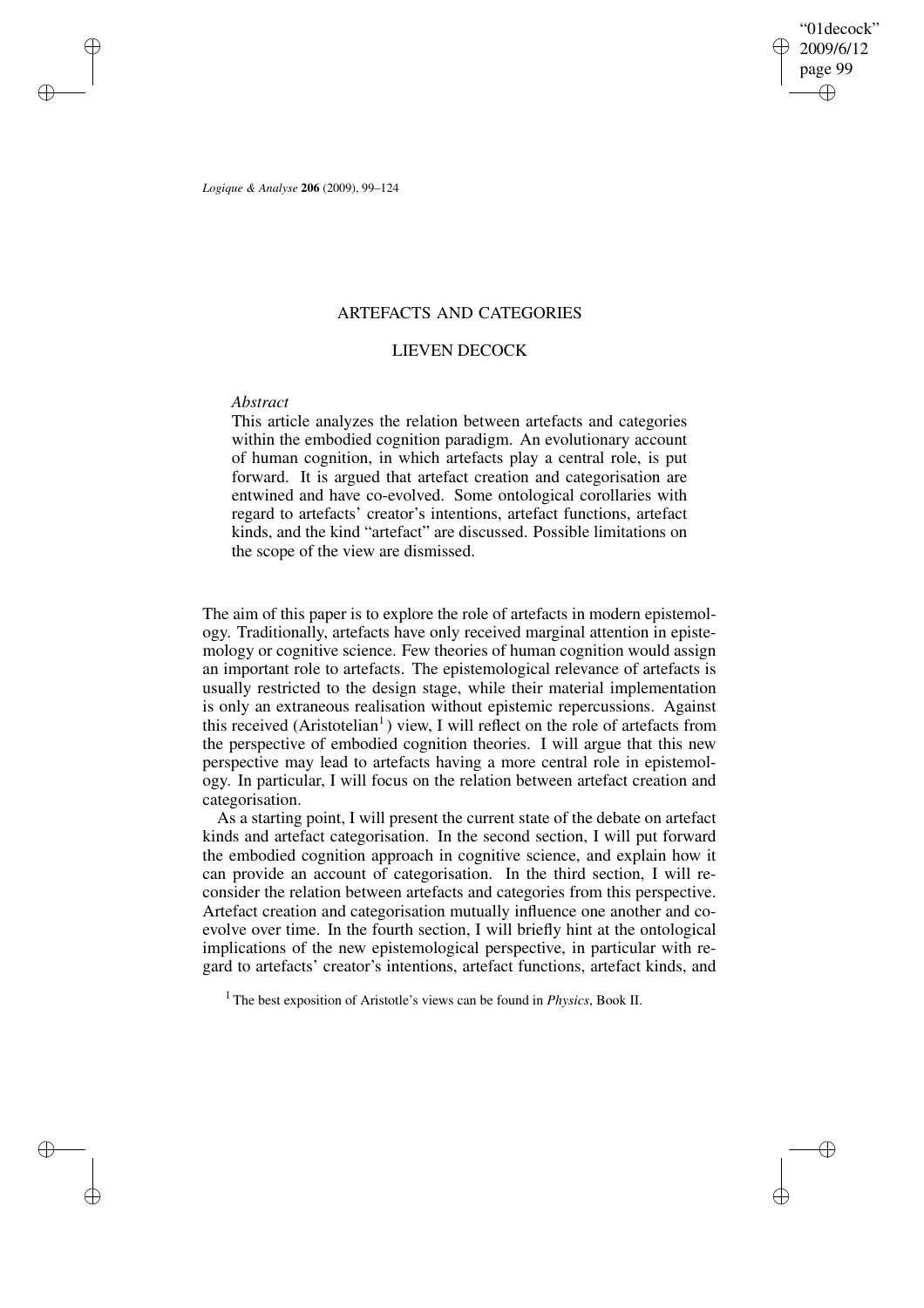"01decock" 2009/6/12 page 100 ✐ ✐

✐

✐

## 100 LIEVEN DECOCK

the kind "artefact". In the last section, I discuss some possible limitations of the scope of the view presented here; further, I respond to objections that this view might not apply to abstract and innate categories or to technical artefact kinds.

## 1. *Artefact essentialism*

The issue of artefact kinds was taken up in the debate on natural kinds in the 1970s. In the context of a theory of possible worlds semantics, Kripke and Putnam put forward the idea that direct indexical reference to natural kinds is possible. The theory replaced the theory of descriptions, in which a kind was said to be characterised by a set of properties. Putnam elaborated this theory into a full semantic theory for normal languages. In "The Meaning of 'Meaning"' [1975] he argues that words such as "gold", "tiger", or "water" directly refer to kinds in the outside world. This reference is possible because these kinds are believed to be determined by an essence, which is an underlying structural feature. For the examples given, this feature is a chemical structure or a biological trait such as gene structure.

In his pivotal paper, Putnam indicated that the indexical theory of kinds could also be applied to artefacts. He gives the example of pencils:

It follows that 'pencil' is not *synonymous* with any description not even loosely synonymous with a loose description. When we use a word 'pencil,' we intend to refer to whatever has the same *nature* as the normal examples of the local pencils in the actual world. 'Pencil' is just as *indexical* as 'water' or 'gold'. [Putnam 1975, 243]

The obvious next question is what the essence of artefacts could be. Putnam remains silent on this issue; he believes artefacts have a hidden essence that remains to be discovered.<sup>2</sup> This view is not very satisfactory, and in a rejoinder, Stephen Schwartz argued that artefact kinds could not be natural kinds, since they have no essences:

As it is, Putnam does not even give a hint as to what such an underlying nature might be in the case of pencils. I believe, of course, that there is no such underlying nature of pencils, nor is there a presumption of such nature. What makes something a pencil are superficial

 $2$  For Putnam this question is entirely open. He even countenances the possibility that this essence could be organic, see Putnam [1975, 242–244].

✐

✐

✐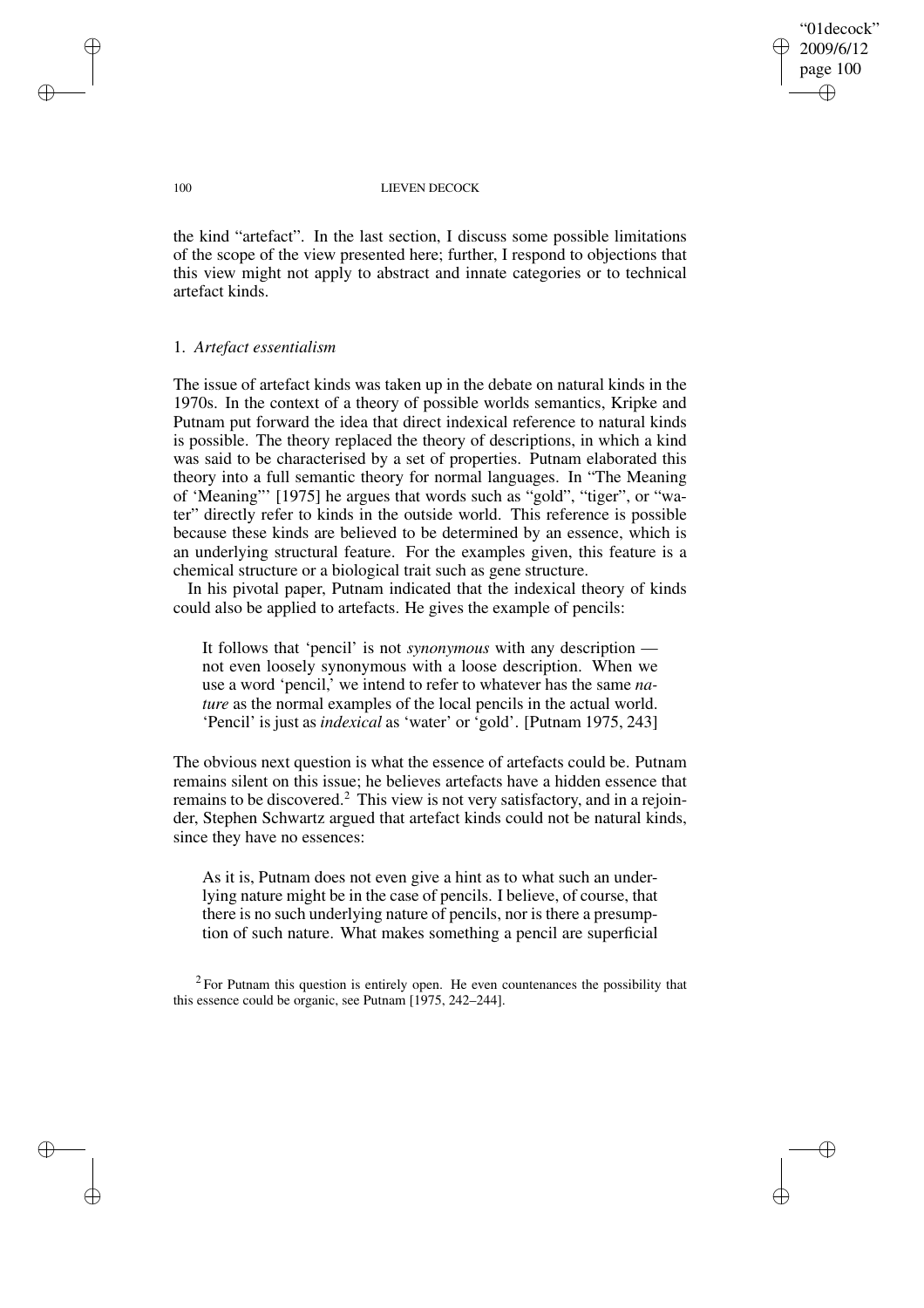✐

✐

✐

✐

characteristics such as a certain form and function. There is nothing underlying about these features. [Schwartz 1978, 571]

In a subsequent rejoinder, Hilary Kornblith [1980] inverted the argument, and thus ended the discussion.<sup>3</sup> He argued that there are various sorts of kinds, each determined by a particular essence; there are chemical essences, biological essences, and also artefact essences. For artefact kinds, Schwartz had already given an important hint, namely the characteristics form and function. Kornblith suggests that the essence of an artefact kind is the function of its artefacts. The final solution consisted in function essentialism.

For more than a decade, the issue was scarcely debated. Since the beginning of the nineties, however, there has been a renewed and growing interest in artefact kinds (or rather artefact categories) in experimental psychology, especially developmental psychology. Psychologists study the way people use categories, and more specifically, how infants learn to use categories. The outcome of several psychological experiments was that artefact categorisation is more problematic than one would expect. There are several explanations of categorisation, most of them involving some form of psychological essentialism. In contrast with Putnam's metaphysical realism, in which the essence of a natural kind is located in the outside world, psychological essentialism claims that categorisation, i.e. grouping objects in categories, is based on psychological essences, namely concepts [Medin & Ortony 1989]. Psychological essentialism claims that people believe that objects have essences, and that such essences provide a basis for their judgements of kind membership, or in other words, that people believe that objects belong to stable kinds, and that there are concepts determining these kinds.

Malt and Johnson [1992] undermined the most straightforward artefact essentialism, namely function essentialism.<sup>4</sup> They carried out several experiments in which they compared categorisation of artefacts on the basis of intended function with categorisation on the basis of physical shape. It became clear that identifying an artefact function is not sufficient for judging an artefact to belong to a kind. Even worse, the results indicate that physical features are more important than functional features. In their experiments, subjects were presented with a functional description of a boat ("manufactured and sold to carry one or more people over a body of water for the purposes of work or recreation"), and a deviant physical shape ("spherical and made of rubber, is hitched to a team of dolphins, and has a large suction cup

<sup>3</sup> In Denkel [1995] a similar argument is elaborated.

<sup>4</sup> See also Bloom [1996, 3–6] and Sloman & Malt [2003, 564–569] for further critique of function essentialism.

"01decock" 2009/6/12 page 101

✐

✐

✐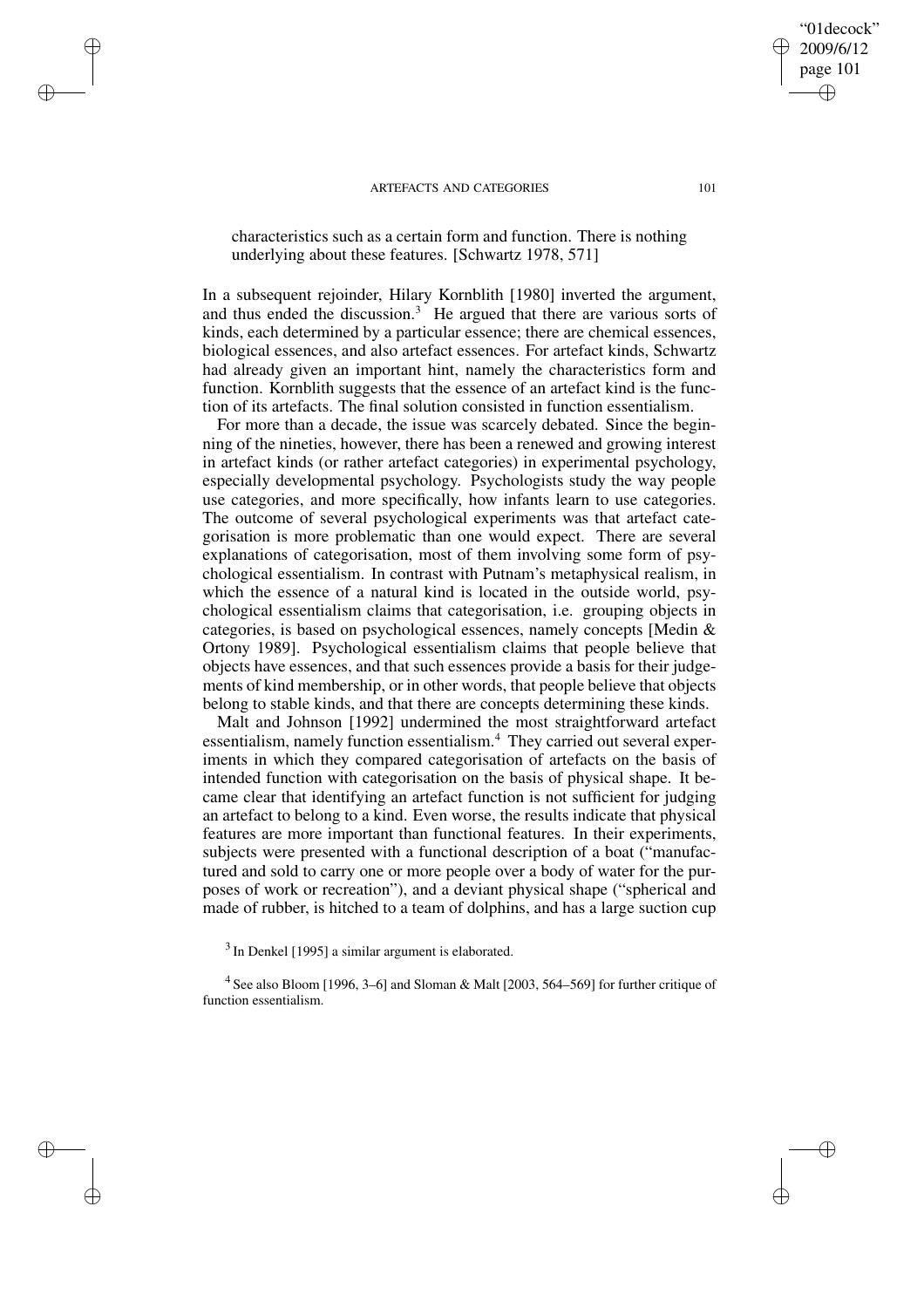"01decock" 2009/6/12 page 102 ✐ ✐

✐

✐

#### 102 LIEVEN DECOCK

that can keep it in one place"), and were asked whether they would classify it as a boat. Most subjects would deny this. The inverse case, an appropriate physical shape ("wedge-shaped, with a sail, an anchor, and wooden sides") and a deviant functional description ("manufactured and sold as a holding area for dangerous criminals or persons in exile by detaining them a certain distance off-shore") was less problematic, and the described object was judged to be a boat. These and similar results [Hampton 1995, Landau 1994, Landau, Smith & Jones 1998] have discredited psychological function essentialism.

In response to these difficulties, Paul Bloom has put forward a new form of psychological essentialism [1996, 1998]. Based on Jerrold Levinson's ideas on works of art, he elaborated an intentional-historical theory of artefact concepts:

We construe the extension of artifact kind  $X$  to be those entities that have been successfully created with the intention that they belong to the same kind as current and previous  $X$ 's. [1996, 10]

Bloom's account of artefact categorisation is author-based. He believes that people are able to infer the original intention of the creator of the artefact, and that on the basis of this ascribed intention, artefacts are grouped into kinds. For example, a certain wooden object will be judged to be a chair, in case the subject believes that the carpenter has constructed the object with the intention it to be a chair. This theory is a form of essentialism, since it assumes that artefact creators start with the idea of creating a new object of a certain kind; i.e., the existence of artefact kinds is implied in the creation of artefacts. Hence, artefact categorisation is based on the recognition of the artefact's creator's intention.

This artefact essentialism has also been severely criticised. Sloman and Malt [2003, 569–572] indicate some problems with creator's intention essentialism. First, it is argued that the characterisation of essences is circular; the kind is determined by the creator's intention, while the (first) creator's intention implies the existence of the kind. $5$  Furthermore, some empirical studies<sup>6</sup> indicate that if people are given privileged access to the creator's

<sup>5</sup> Thomasson [2003, 597] therefore proposes that this account should be slightly modified, so that "something is of artifactual kind K if and only if it is the product of a successful intention to create something of kind K, where the relevant intentions involve a substantive intensional concept of the nature of things of kind K rather than a transparent reference to an historical sample."

 $^6$ Sloman and Malt [2003, 571] argue that Chaigneau's [2002] results refute claims to the contrary made by Gelman, Bloom, Keil, Matan, Carey and Rips.

✐

✐

✐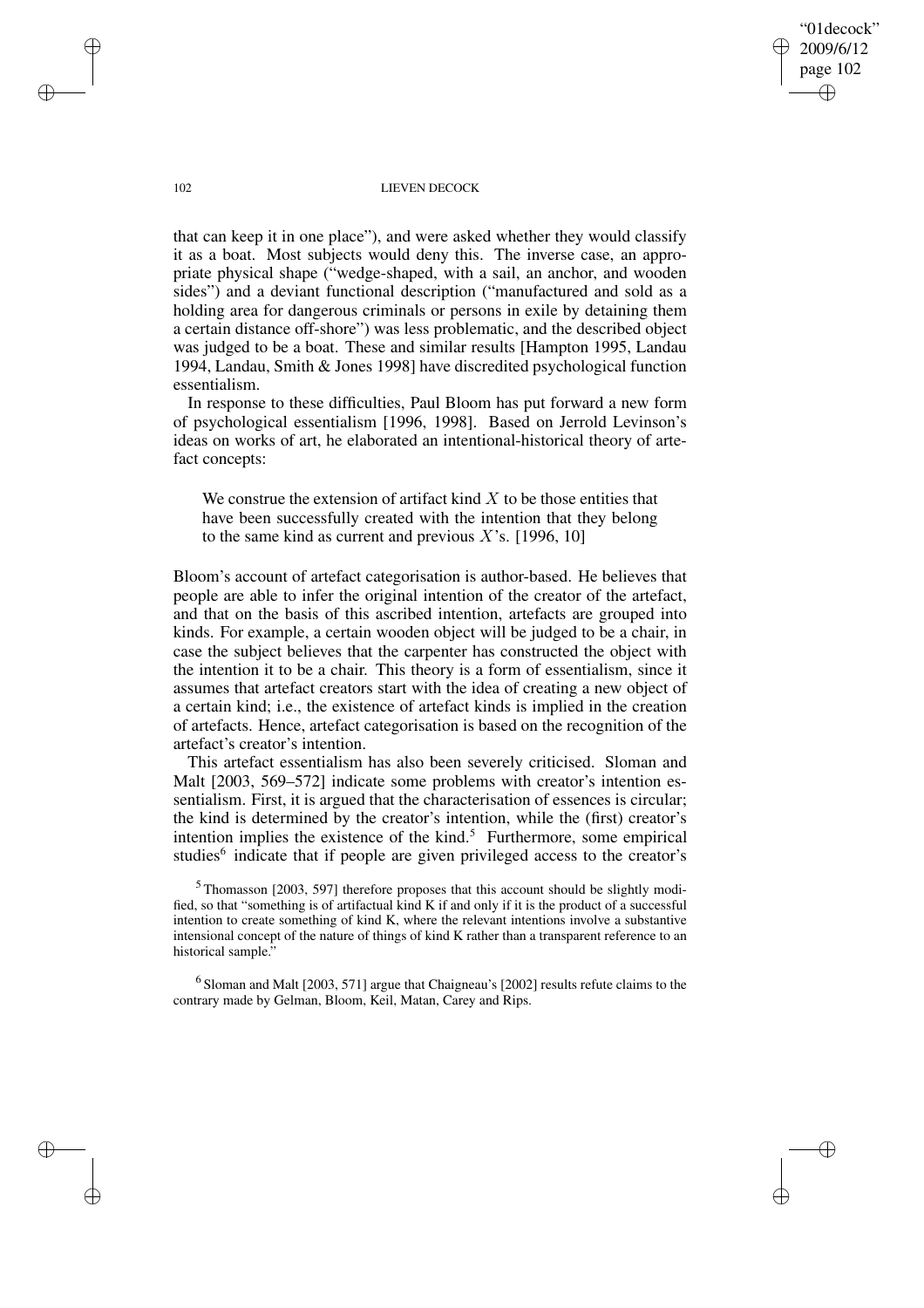✐

✐

✐

✐

intention, this does not necessary lead to less ambiguous categorisation. The actual categorisation of subjects deviates from the categorisation based on the creator's intention. At a more general level, the anti-essentialists argue that no context-independent categories exist.<sup>7</sup> The use of categories depends on the task at hand allowing for different ways of categorising. Analogously, they point out that artefact categorisation in a community can change over time.

The present situation in cognitive science is thus confused. Some psychologists try to explain artefact categorisation by invoking essences, more particularly, function essentialism and creator's intention essentialism, while others try hard to demonstrate that the proposed forms of essentialism fail to comply with empirical data, and argue that universal, a-temporal, contextindependent categories are undesirable. At the moment, the debate is quite open, and this results in an increasing and refined empirical research into artefact categorisation in different disciplines, such as developmental psychology<sup>8</sup>, cognitive ethology, cultural anthropology, and neurology.<sup>9</sup>

In recent years, the debate on artefact kinds has also been taken up anew in philosophy. Several authors have proposed alternatives to function essentialism. Risto Hilpinen defined the notion of artefact by means of authorship: "An object  $\sigma$  is an artefact if and only if  $\sigma$  has an author." [1993, 156] Hilpinen's position is akin to Bloom's view, and is also inspired by Levinson. In "Realism and Human Kinds", Amie Thomasson defends a similar view. She explicitly addresses the realism issue, namely whether artefacts kinds have a mind-independent existence. Since substantive intensional concepts are essential for the artefact kinds, the intentional-historical account of artefact kinds is less unproblematic for the realist than the functional account [2003, 603–604]. In "Artifacts and Human Concepts" [2007, 72–73], she

 $7$  This anti-essentialism in cognitive science is analogous to the anti-essentialist position in philosophy. In recent decades, philosophers have argued that empirical data in biology and chemistry contradict essentialist claims concerning natural kinds. Biological categorisation turns out not to be universal, but very context-dependent. In general, biologists avow that they use merely stipulative definitions (e.g. common ancestors, possibility of interbreeding, common genetic elements, etc.) in order to demarcate biological kinds, which are to an unexpected extent arbitrary (for a clear exposition, see Dupré [1995]). Similarly, it has been argued that chemical kinds, even  $H_2O$ , are less clear-cut than Putnam and Kripke assumed [see van Brakel 1986; 2000]. Malt [1994] has argued the same from a cognitive point of view.

<sup>8</sup> In recent studies, developmental changes in artefact categorisation are intensively studied. How artefact categorisation changes from say 4 year olds to 6 year olds to adults is investigated. Important changes have been found, see e.g. Matan & Carey [2000], Gutheil et al. [2004].

 $9$  Excellent overviews of recent results in these disciplines can be found in Margolis & Laurence [2007].

"01decock" 2009/6/12 page 103

✐

✐

✐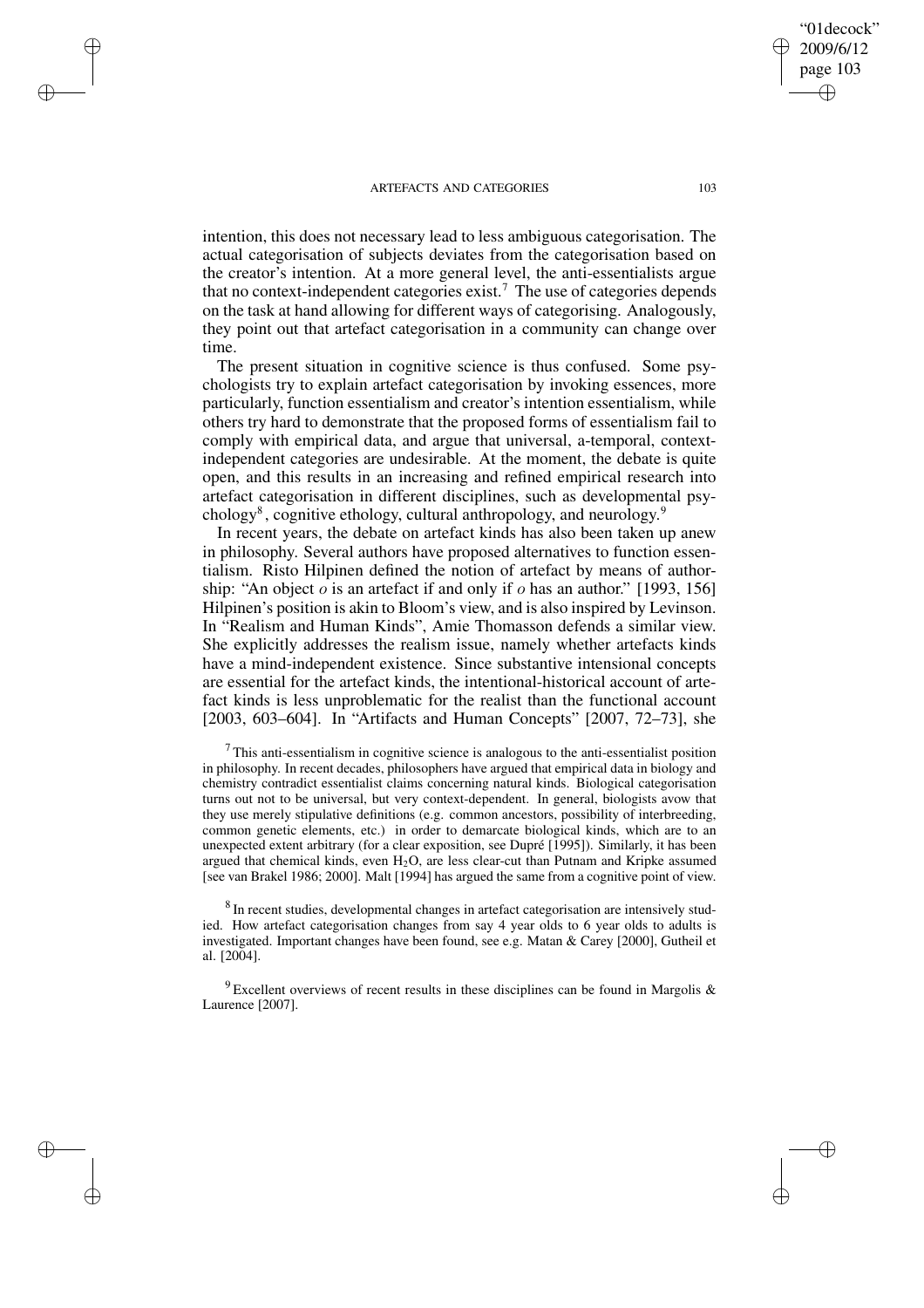"01decock" 2009/6/12 page 104 ✐ ✐

✐

✐

## 104 LIEVEN DECOCK

argues that complete mind-independence may be too narrow as a criterion of existence, and concludes that artefact kinds can be real kinds. Crawford Elder [1989, 2007] sticks to mind-independence, and offers a functionalhistorical account of copied kinds, of which artefact kinds are a subgroup. Copied kinds are characterised by an actual copied shape, a proper function, and a historically proper placement, and other properties may cluster around this combination [2007, 37]. However, Elder's critical notion of "proper function" is not uncontroversial. Various philosophers have tried to formulate a precise definition of an artefact's proper function, or have criticised such attempts [Preston 1998a; Millikan 1999; Vermaas & Houkes 2003; Preston 2003; Houkes & Vermaas 2004; many articles in Kroes et al. 2006]. As yet, there is no generally accepted notion of artefact function. More generally, there is no generally accepted philosophical notion of artefact kind.

## 2. *Categorisation in the embodied cognition paradigm*

In the 1970s, the debate on artefact kinds took place against the backdrop of the prevailing cognitivist-computational paradigm in cognitive science. The Putnam-Kripke theory of natural kinds, which was part of the causal theory of reference, became generally accepted, and concurred with other developments in cognitive science.<sup>10</sup> These cognitivist theories rather naturally lead to some form of essentialism, be it metaphysical essentialism or the weaker $11$ psychological essentialism. In recent decades, however, we have witnessed several developments leading to alternative views on cognition and categorisation, such as the prototype and exemplar theory, decentralised or modular thought [e.g. Minsky 1986, 200*ff*], connectionism [e.g. Rogers & McClelland 2004], and most recently embodied cognition. Of course, such alternative views on the nature of cognition, and in particular categorisation, must lead to a different relation between artefacts and categories.

A full analysis of the repercussions of the various alternative paradigms in cognitive science on the relation between artefacts and categories would be commendable, but impossible within the scope of this article.<sup>12</sup> Rather, I

 $10$  Kornblith [2007] clearly highlights the relevance of this cognitive background in the discussion of artefact kinds. He contrasts the Putnam-Kripke causal, historical or direct theory of reference to the earlier description-based theory of reference.

 $11$  Psychological essentialism is closely related to the 'theory theory' of concepts, and is arguably closer to definitionism than the Putnam-Kripke theory; see Prinz [2002, ch. 4.1].

 $12$  Since the collapse of the "classical view", i.e. the Aristotelian definitional view, on concepts and categories in the 1970s, there is no generally accepted overarching theory now [Murphy 2002, 4].

✐

✐

✐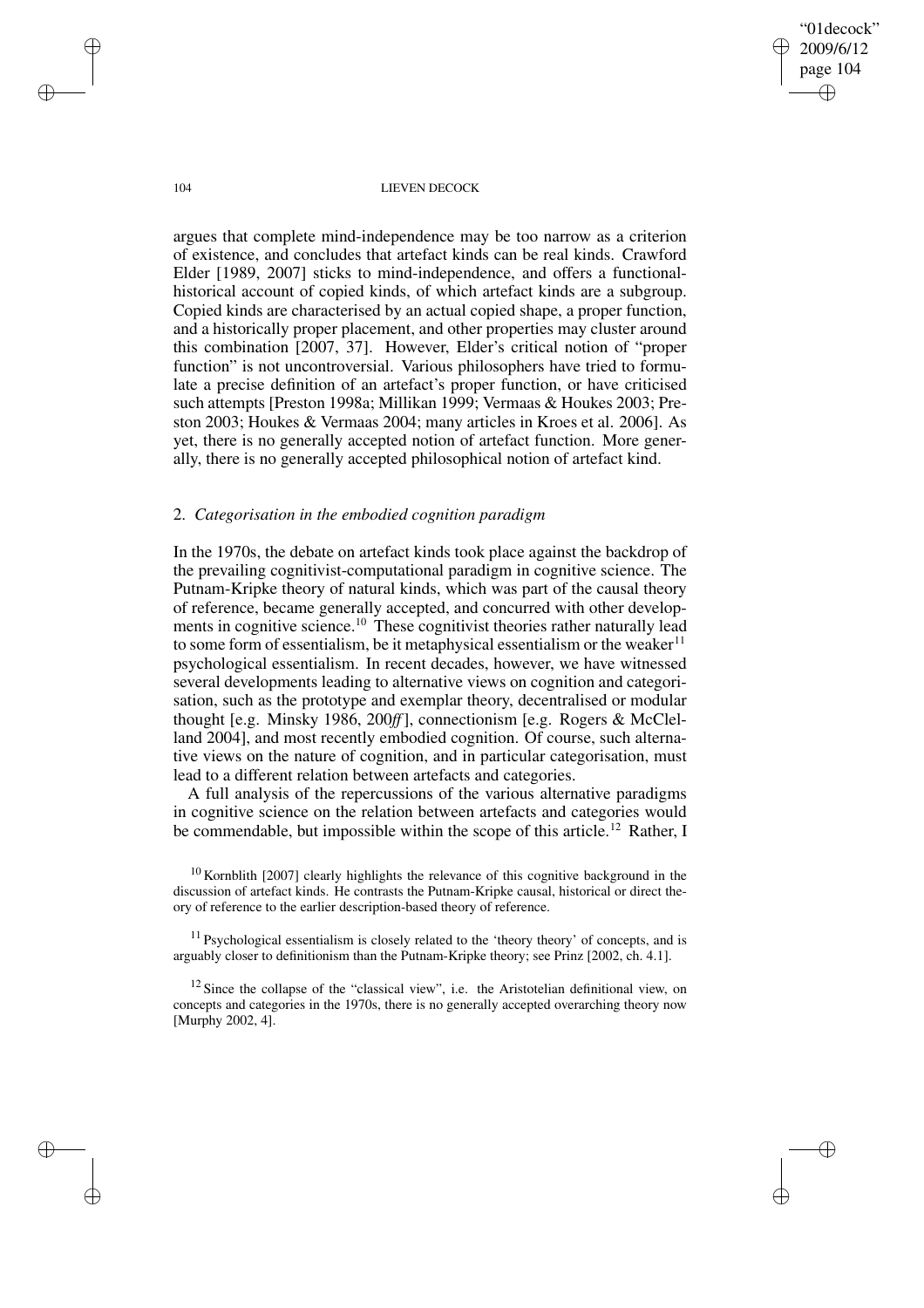✐

✐

✐

✐

will take some first steps towards a description of the relation between artefacts and categorisation within the embodied cognition paradigm, which is arguably the most radical competitor of traditional cognitivism that is firmly based on empirical research. But even for a single paradigm, it is not feasible to spell out all the details, so the best I can do is to put a new position on the map. Nevertheless, presenting this alternative view will be illuminating, because it casts a different light on various philosophical topics, and most notably on artefact essentialism.<sup>13</sup>

A paradigmatic example of embodied cognition $14$  is Rodney Brooks's work in robotics.<sup>15</sup> In the mid-eighties, Brooks proposed a radically new approach in artificial intelligence and robotics. He side-stepped the traditional SMPAapproach in robotics, in which physical action and cognition were clearly separated. SMPA stands for "sense-model-plan-act." In building intelligent robots, the engineer uses a cognitive architecture with different modules operating consecutively. First, the robot uses its sensory devices to gather information about the environment. Subsequently, this information is processed into a complete model of the environment. In view of this information, and the task at hand, the robot calculates into all details a plan of action that is subsequently executed by activating the robot's motor devices. The traditional model clearly reflects traditional conceptions on cognition. There is a clear separation of the conceptual and the physical; all interesting work is done at the conceptual level by the central processor in the M- and P-phases; and there are clear bridges between the conceptual and the physical, upwards via the sensory apparatuses, and downwards via the activators of the motor devices. In Brooks's "subsumption architecture", however, action and cognition are merged, and there is no longer a clear separation between cognitive and physical modules in the robot, nor is there a separation between the robot's cognitive and active periods.

Brooks's approach was a real challenge for the traditional approach in artificial intelligence. The new ideas led to surprisingly successful results in

 $13$  In this paper, I especially focus on artefact essentialism, but one may also consider topics such as the normativity of artefacts, non-intended uses of artefacts, the dual nature of artefacts, the relation between artefact kinds and biological kinds, etc. from the perspective here presented. A full elaboration of such themes is relegated to further articles.

<sup>14</sup> Other terms are "situated cognition" [Clancey 1997], "existential cognition" [McClamrock 1995], ecological cognition [referring back to J.J. Gibson's work, see Gibson 1979], or in artificial intelligence "EAI", which stands for embodied artificial intelligence [Chrisley 2003].

 $15$  For a larger exposition of both the technical details and the philosophical ideas, see Brooks [1999], a collection of earlier articles, including the influential 'Intelligence without reason'.

"01decock" 2009/6/12 page 105

✐

✐

✐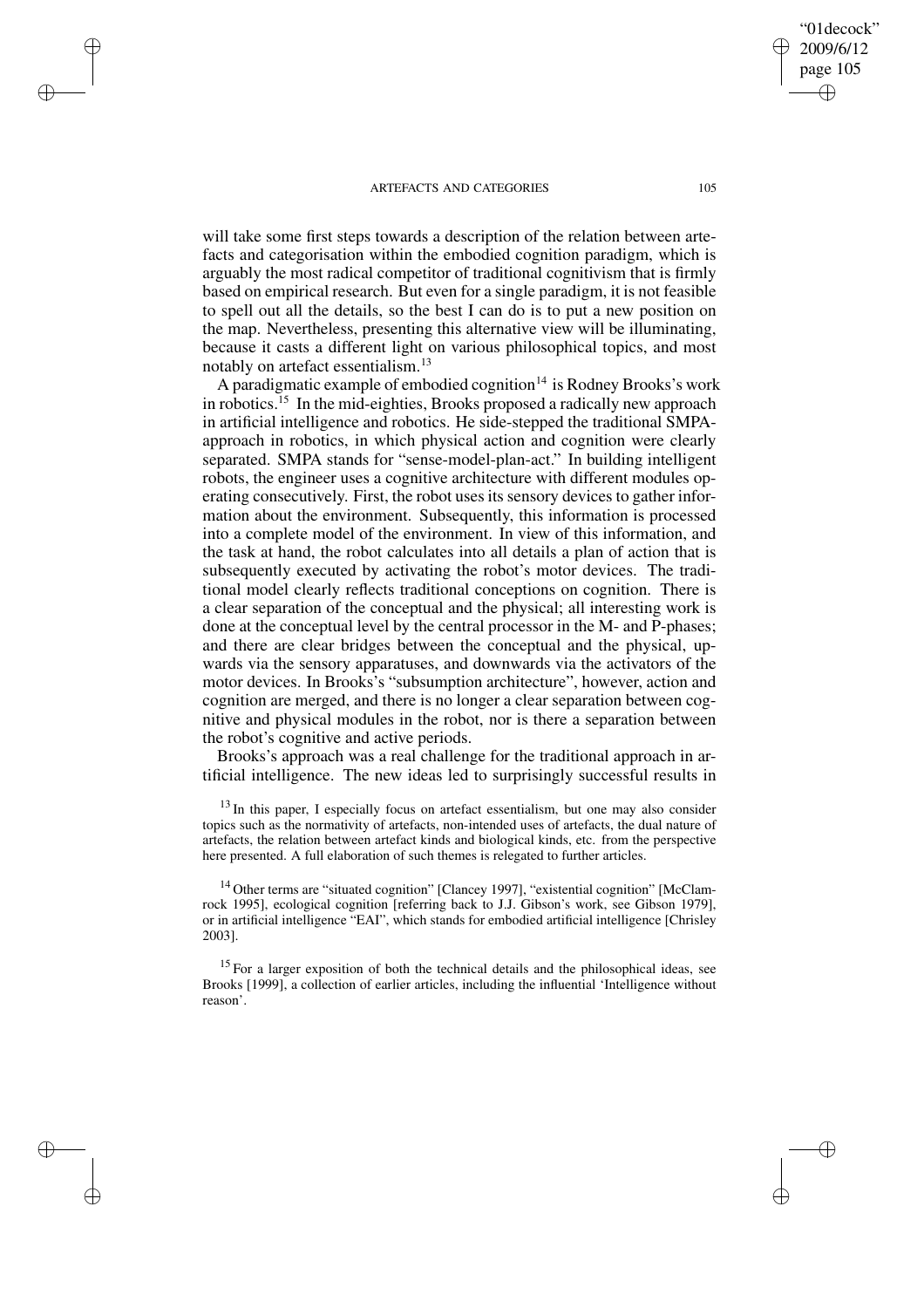"01decock" 2009/6/12 page 106 ✐ ✐

✐

✐

## 106 LIEVEN DECOCK

robot navigation. Navigation had vexed roboticists for years, and it seemed close to impossible to program a robot so that it can move in a real world situation in real time. Brooks managed to build robots that can perform simple tasks while smoothly moving in an arbitrary environment, while avoiding other objects and persons standing and moving there. This technical progress proved decisive in gaining credibility for his innovative ideas on the nature of cognition.

The new approach is based on a few basic ideas that are closely related. First, cognition is believed to be "situated" in an environment. This means that cognitive processes are essentially determined by the environment in which they are located, and implies that a cognitive process would be altered if relocated in a different environment. There is no separate realm of cognition, but cognition is a process in the real outside world, and is determined by its place in the outside world. A second tenet is the "embodiment" of cognition. It is believed that cognition requires a physical body, and that the make-up, history, and deficiencies of this body are essential constituents of the cognitive processes. Changes in the body of the cognitive agent would result in changes in the cognitive processes. A third basic idea concerns active cognition. The boundary between cognition and action, typical for the SMPA-approach, is wiped out, and cognition thus becomes a special form of bodily action in a physical world. Cognitive processes all involve realtime interaction with the environment. A fourth ingredient is the demise of central processing. The traditional view on cognition was largely based on the computer metaphor; a central processor computes information available from internal memory and external input, and subsequently presents output. In embodied cognition, it is no longer believed that there is an area in the brain where the central processing takes place. Instead, there are several modules that co-operate with a minimum of co-ordination. A fifth element is minimal representation. While the traditional view on cognition assumes a large conceptual or mental realm with a vast stock of representations of the real world, i.e. ideas, concepts, internal images, internal sounds, memories, etc., in embodied cognition theories internal storage is believed to be quite limited, and the representations are believed to contain much less information about the environment than usually taken for granted. It is readily seen that this approach has originated in cognitive theories of navigation. This work also helped to revitalise the ecological approach to perception,<sup>16</sup> and was later extended to other domains of cognition, even to memory.<sup>17</sup> Of

<sup>16</sup> The ecological view on perception was first proposed by J.J. Gibson [1979], and has become influential again through the work of Varela [et al. 1991], and more recently O'Regan and Noë [2001], Noë [2005].

 $17$  Memory is not only the internal storage of information, but that it also involves external storage in the real world, see e.g. Rowlands [1999, ch. 6], or Donald [1991, ch. 8].

✐

✐

✐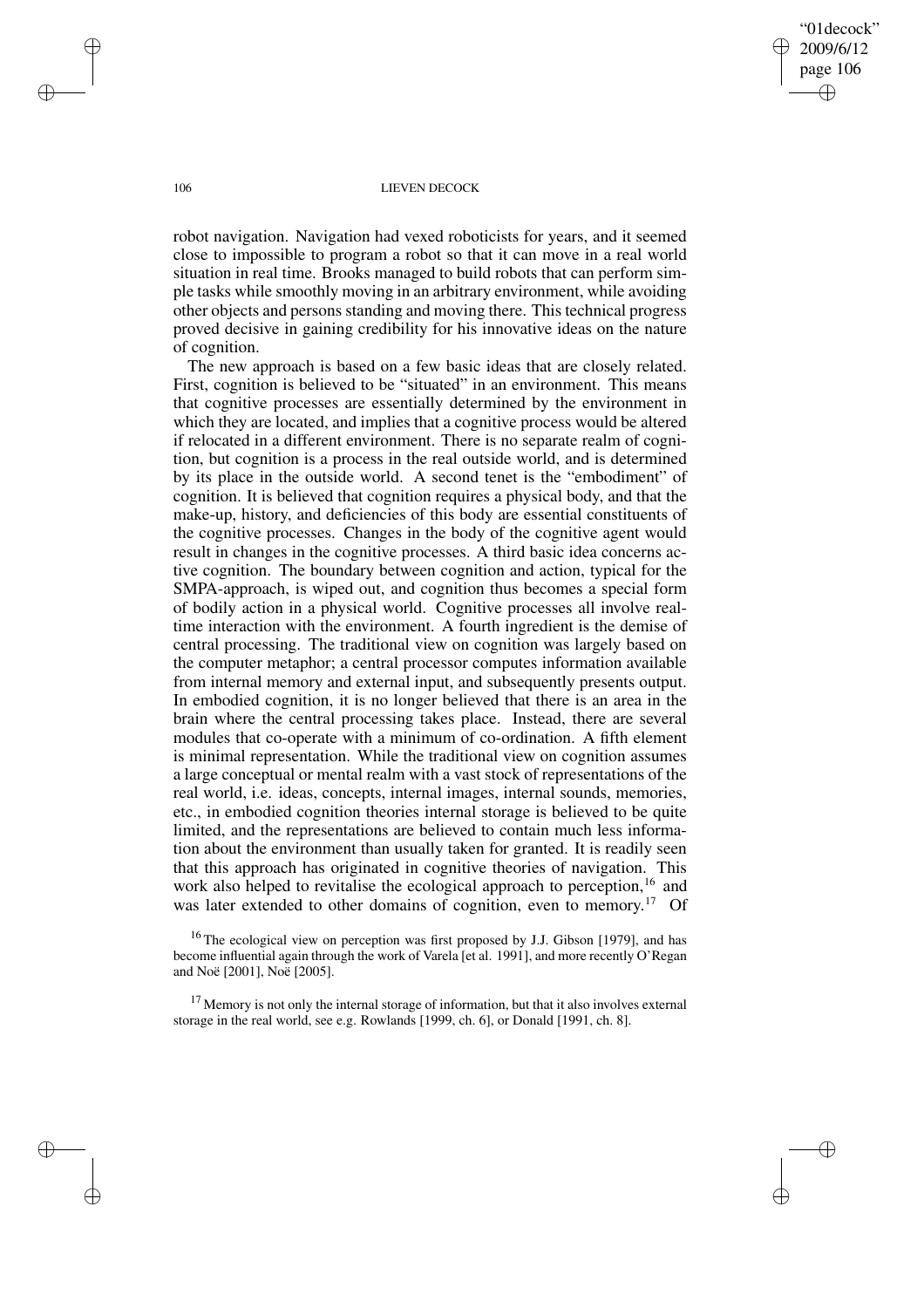✐

✐

✐

✐

more immediate importance, in combination with connectionist networks, embodied cognition can also provide a new outlook on categorisation.

In a first step, categorisation can be studied in a connectionist setting. In the mid 1980s, scientists in various disciplines realised that the computational or cognitive conception of categorisation faced immense problems. Recognition of objects or written signs in the visual field or of phonemes in the auditory module was hardly computable. The invention of the socalled backward propagation algorithm for neural networks, i.e. networks consisting of parallel coupled processors, connected by means of links of varying strength, was far more successful. It became possible to train networks for categorisation tasks that were hitherto only feasible for human beings. Moreover, the use of artificial neural networks had the further advantage that it could also explain human categorisation. The idea of neural networks was roughly based on the working of the brain. Neurones are connected through axons and dendrites with varying strengths. One could thus reasonably believe that categorisation in the brain and in artificial neural networks is structurally the same.

However, this connectionist account of categorisation, which was a major breakthrough, is still not the full picture, since it is too much wedded to traditional ideas of categorisation. It is generally assumed that there is a pre-existing set of categories, and networks are then trained to classify sensory input into one or more of these categories.<sup>18</sup> Typically, networks are "supervised" in the training period — a network is provided with sensory input, tries to give the appropriate category, and after being corrected reshuffles the strengths of the connections. Therefore, connectionist artificial neural networks are not autonomous. Of course, this situation resembles infant learning, in which feedback by adults is also extremely important for categorisation. However, the account leaves no room for the evolution of categories, and for the creation of new categories. Moreover, in the connectionist account of categorisation, categorisation is an independent faculty. This is not necessarily problematic, if one countenances a modular view on the mind and the human brain. However, the combination of connectionism and embodied cognition yields another picture on mental architecture.<sup>19</sup>

Categorisation is not a part of the "model"-step in the SMPA cycle, but is integrated in the global behaviour of an agent. Avowedly, a neural network or a brain is necessary for categorisation tasks, but this does not mean that

 $18$  For a more elaborate theoretical exposition of the traditional account, see Barsalou [1992], and for a practical application for the case of object recognition, see Ullman [1996].

<sup>19</sup> The here presented account of categorisation in embodied cognition is largely based on Scheier & Pfeifer [1995]; Lambrinos & Scheier [1996]; Scheier & Lambrinos [1996a; 1996b]; Pfeifer & Scheier [1999, ch. 12]; Beer [2003]; Nolfi [2005], Poirier et al. [2005].

"01decock" 2009/6/12 page 107

✐

✐

✐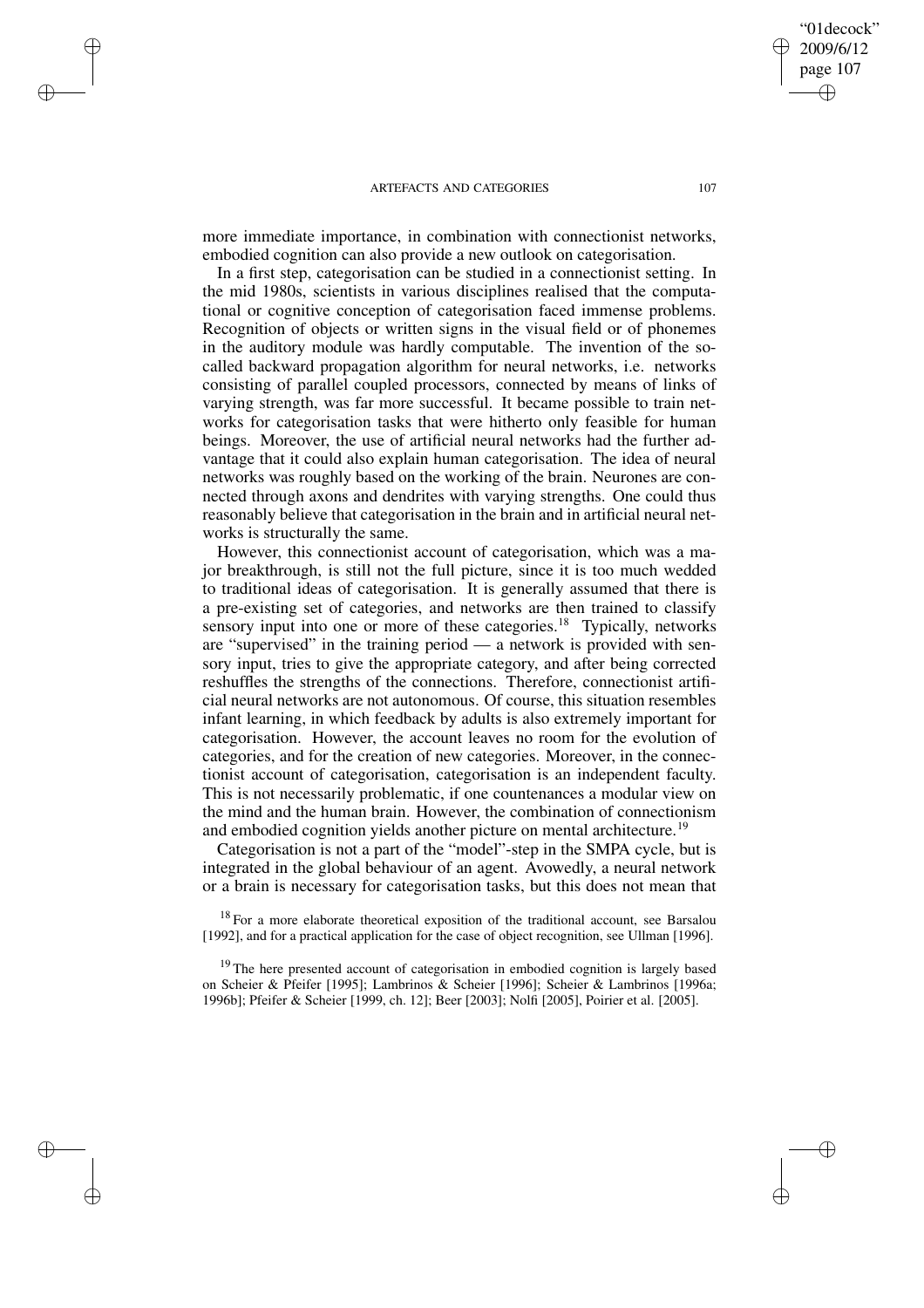"01decock" 2009/6/12 page 108 ✐ ✐

✐

✐

## 108 LIEVEN DECOCK

one can easily locate clear-cut categories in these neural nets. Rather, categorisation is a process that is spread over the neural network, the physical agent, and the environment. In recent years, various artificial agents have been developed in which categorisation is an "emergent"<sup>20</sup> phenomenon, tightly related to sensorimotor coordination.<sup>21</sup> Instead of relying on sensory stimuli only, the agents actively use their physical movements. These agents were developed so that the implementation of an internal set of categories or the external control of category learning could be avoided. For example, the robots SMC I and SMC II were built to collect bins and bring them to a dustbin. Some bins were too large for the robot to transport, while others could easily be brought to the dustbin. After a few rounds through the environment, the robot could be seen to move towards the objects, and as it came closer to the bins it avoided the large bins, and went directly to the others to pick them up. The robots were seen to develop categories related to the task at hand, and adapted to the environment in which they were located.

In conclusion, the embodied cognition framework provides a new account of categorisation that is in important ways different from more traditional views. Categorisation is tightly related to embodiment; it is a process that is dependent on the physical make-up of the agent because of its relation to sensori-motor control. It can be ascribed to an agent, but is not easy to locate within the agent, or defined in terms of physical processes. In other words, there is no clear separation between categorisation and other forms of (cognitive) behaviour. Categorisation is also situated; it is highly dependent on the environment in which it takes place.

Of course, it may be doubted whether this theory of categorisation, which is based in robotics, is also suited to model human cognition. Admittedly, future research in psychology and neurology may refute the theory, but at present this is not the case. On the contrary, there are several characteristics of human cognition that lend credibility to the model. First, the human brain has the structure of an immense neural network, so this accords well with connectionism. Second, it seems reasonable to describe the activity

 $20$  One should be careful with the use of the word "emergence". The notion is central in contemporary metaphysics of mind, e.g. in the work of Kim, Jackson, and many others. In cognitive science, however, the term is especially used in the embodied cognition literature to describe the spontaneous creation of simple behaviour or processes in an initially quite complex situation. For a broader overview, see Clark [2001].

 $21$  This fits with other empirical findings on categorisation in other disciplines, such as neurobiology [Edelman 1987, 210: "perceptual categorization depends upon the interplay between cortical sensory maps and local motor maps"], developmental psychology (Ruff [1984] stresses the importance of object rotation in human infants), or comparative biology and archaeology (e.g. Donald [1991, 147] speculates on the relation between hand control and the growth of cognition in hominids).

✐

✐

✐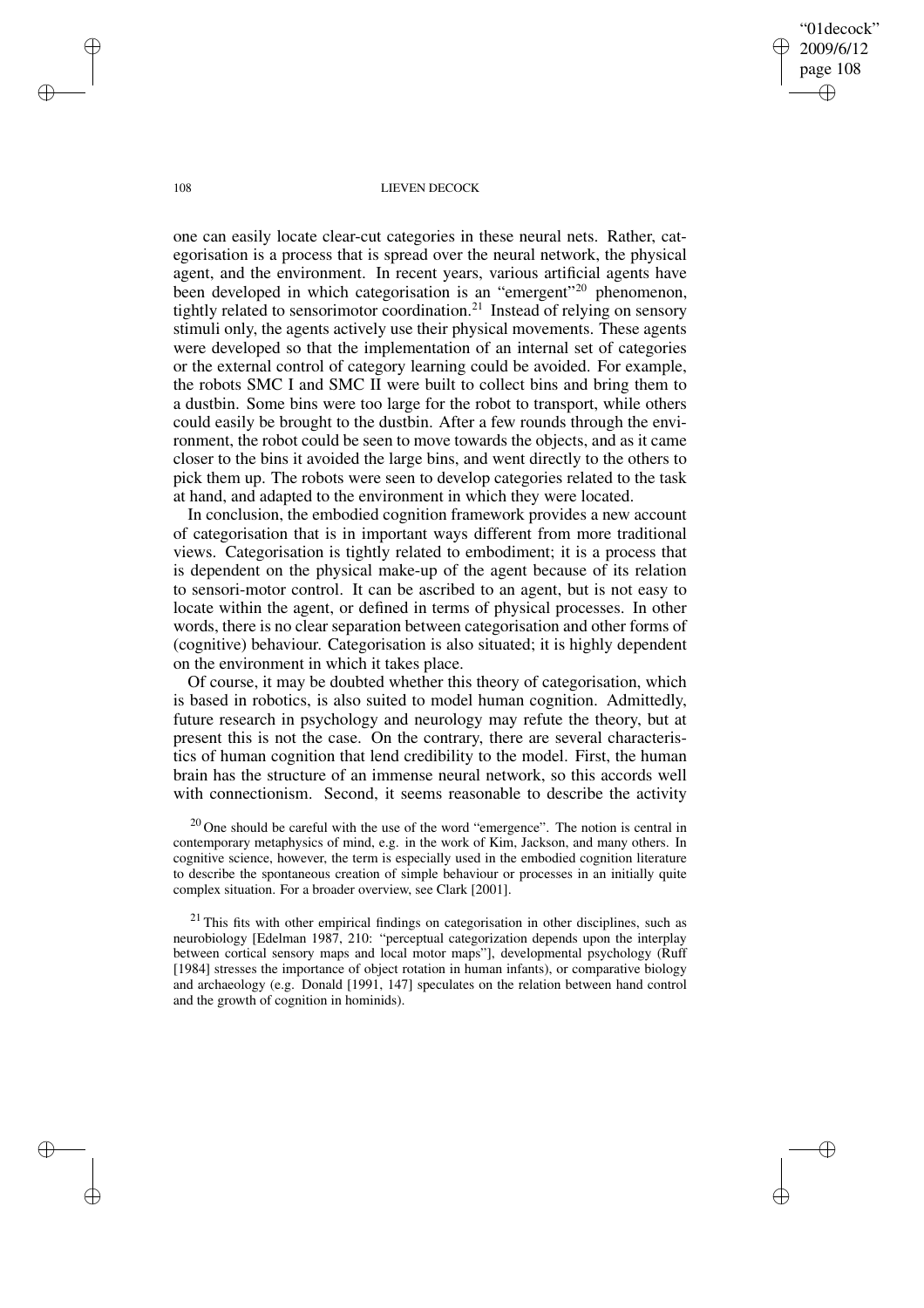page 109 ✐

✐

✐

✐

"01decock" 2009/6/12

of human beings in models that resemble Brooks's subsumption architecture. Navigation and action in an environment are then the basic actions, and higher cognitive/behavioural functions are superposed on them. As a working hypothesis, I will assume that the here presented view is an adequate description of human categorisation. In the remainder of the paper, I will take the analysis a step further, and relate embodied categorisation to artefact creation.

## 3. *The co-evolution of artefacts and categories*

✐

✐

✐

✐

In the embodied cognition literature, artefacts are seldom discussed. This is not surprising, since one of the basic rules is real-time implementation in physical robots, and at present, we are nowhere near the construction of robots that are able to create artefacts.<sup>22</sup> Nevertheless, it is worthwhile to extend the embodied cognition perspective to the creation of artefacts, and to reflect on the role of artefacts in human cognition.<sup>23</sup> I will argue that categorisation and the creation of artefacts are essentially entwined. Artefacts thus play a crucial role in the development of human cognition.

It is obvious that categories play a role in the creation of artefacts, both in traditional cognitive theories and in embodied cognition. First, the construction of artefacts fits perfectly in the SMPA cycle, or in a loop of such cycles. Especially the plan and act steps are important. This is in accordance with the widespread conviction that artefacts are the material realisations of plans conceived by their creators. Moreover, the categories that are available to the artefact designer are essential in devising a plan. Devising artefacts involves various categories, at least categories of physical parts, function categories, and categories of artefact kinds. Second, embodied cognition theories will also highlight the role of categories in artefact creation. These categories

 $22$  In the literature on artificial agents, it is sometimes indicated that situated agents not only navigate in an environment, but may actually modify the environment for certain tasks, see e.g. Beer [2003, 211]: "[...] a situated agent can utilize and manipulate the physical and functional organization of the space around it, as well as the social organization in which it exists, to offload problems to its environment." It is thus suggested that there is a strong agentenvironment coupling, whence it is a small step to argue that the agents create an 'artificial' environment.

 $^{23}$  In a remarkable paper, Preston [1998b] discusses the role of artefacts in philosophy starting from a Heideggerian perspective, and reaches conclusions that are quite similar. In view of the similarities between embodied cognition and some forms of phenomenology, this is not too surprising. For a more elaborate contemporary Heideggerian perspective on artefacts and technology, see Verbeek [2005].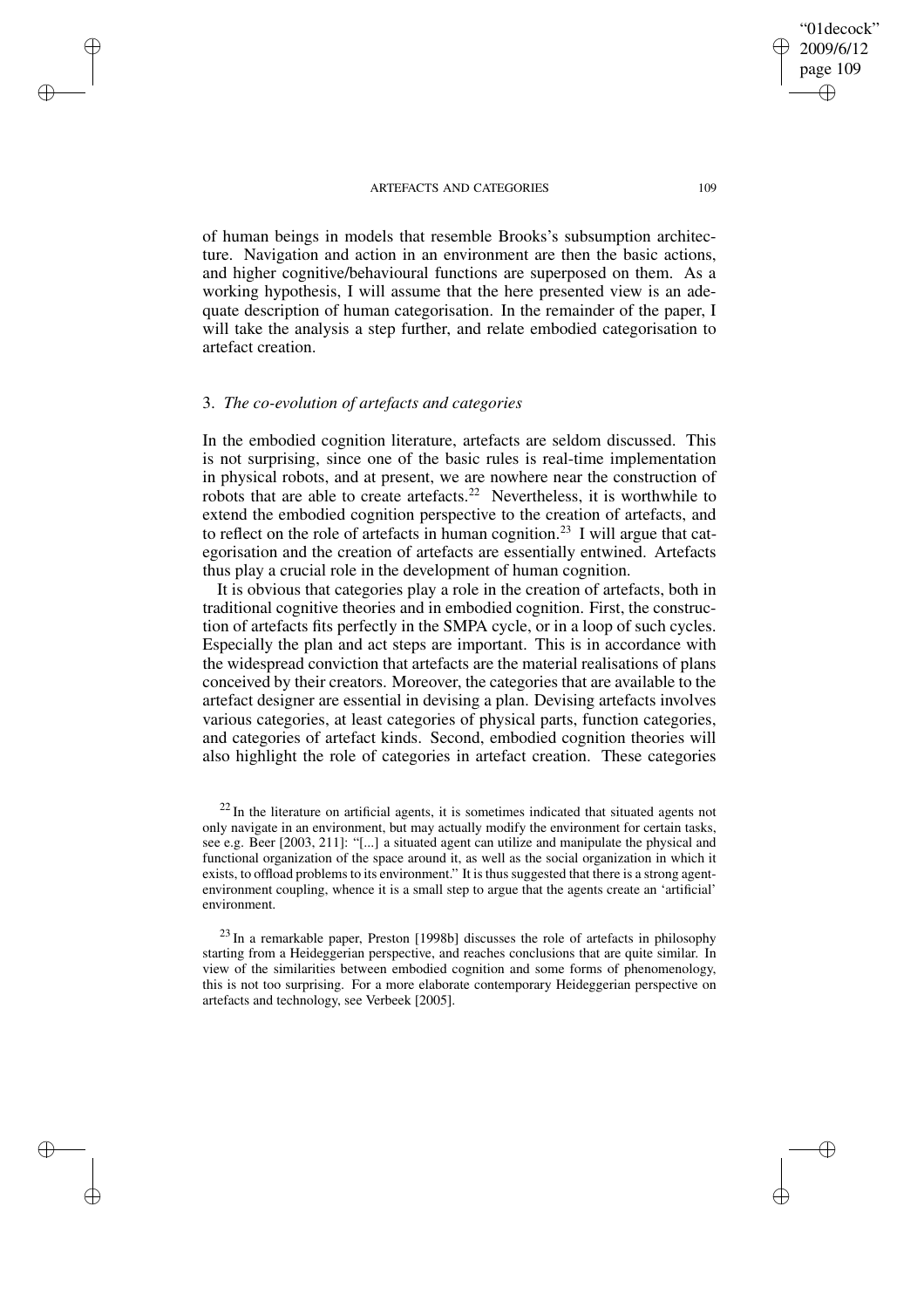"01decock" 2009/6/12 page 110 ✐ ✐

✐

✐

## 110 LIEVEN DECOCK

differ from the categories in traditional cognitive theories; they are not really clear-cut and fixed, and they are related to the manipulative behaviour or plans<sup>24</sup> of the creator. Nevertheless, any sensible description of the construction of artefacts will invoke categories.

The major difference between traditional cognitive theories and embodied cognition theories is that the latter also involve an inverse relation, while the former do not. In the former, there is a strict separation and hence a clear order between planning and acting. Planning precedes the construction of artefacts, and the actual artefact creation has no obvious feedback loops to the cognitive framework in which the planning takes place. More specifically, building artefacts has no influence on the categories used in the planning.

In the embodied cognition view, however, the relation between artefacts and categories is different. The construction of new artefacts or the modification of old artefacts have subtle but important repercussions on categorisation. In the embodied cognition view, categorisation is related to action, and dependent on the environment in which the agent is located. This environment is always changing, and thus categories change through the gradual change in the neural connections that underlie the categories. A most important characteristic of human beings is that they actively modify their environment, especially when building artefacts. The result is that categories constantly change through the introduction of new artefacts and the change in existing artefacts. For example, one could say that the Bauhaus revolution in cutlery gave us new categories of "knife", "spoon", etc. These objects had a slightly different form after this cultural innovation, and also the sensorimotor handling of these artefacts had slightly shifted.<sup>25</sup> The result is a rewiring of some neural connections,<sup>26</sup> which will result in a slightly altered

 $24$  Some forms of planning, i.e. cognitive processing that is not in real-time, are compatible with the embodied cognition paradigm. Some authors countenance processes such as emulation and simulation, which are representational, but still thoroughly grounded in embodied, situated action. See e.g. Poirier et al. [2005, 752*ff*].

<sup>25</sup> A more didactical example might be Petroski's description of the historical development of forks and the related sensorimotor changes in western eating habits [1994]. I prefer the given example because it highlights the continuous subtle change in categorisation. Less finegrained examples are too often explained in terms of discrete "meaning changes" or "category changes", in order to avoid the account of a continuous gradual change in categorisation.

 $^{26}$  The here presented view is inspired by connectionist theories of categorisation [e.g. Rogers & McClelland 2004]. It is possible to construct networks in which categories are not clearly located but spread over a multitude of nodes. Giving input or feedback to a network may lead to small adjustments in some connection weights, so that the overall categorical structure, which is determined by the connection weights, slightly changes. However, one ought not to neglect the embodiment of the network, see Pfeifer & Scheier [1999, 433]: "The

✐

✐

✐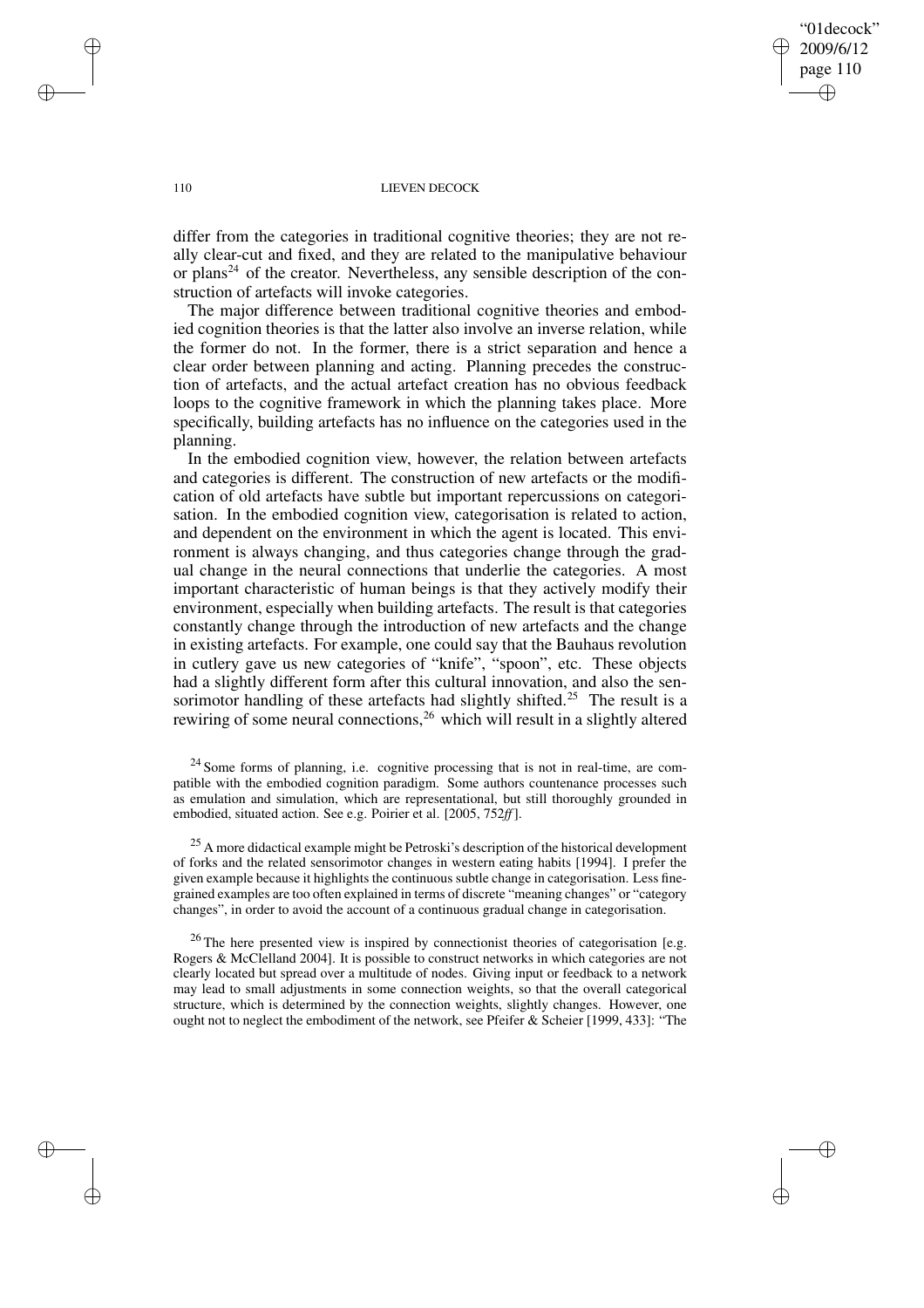✐

✐

✐

✐

categorisation of cutlery.<sup>27</sup> Furthermore, the modification or creation of artefacts leads to changes in other categories. The use of Bauhaus cutlery at the beginning of the previous century led to a slightly shifted sensorimotor experience of activities such as eating or cutting, and thus — it is an implication of the present view — to alterations in the verbal categories "to eat" or "to cut". It is not immediately clear how far these rather small changes will reverberate through the neural network,<sup>28</sup> and how they will affect the overall activity of an agent in a changed environment, yet it is inevitable that such changes will in fact occur. There is no independent cognitive framework of categories in which artefact design takes place; the construction of artefacts leads to changes in the environment, and thus to a change in the categories the creator uses in his environment.

Moreover, one should not assume that shifts in categorisation behaviour are only due to neuronal reorganisation. By stressing coordination dynamics and hybrid representational forms, there is room for complementarity between biological and artefactual cognitive contributions. [Clark 2006, 300]. On this view, artefact categorisation is a complex hybrid interplay between material objects in the external world and the internal biological processes. Changes in categorical behaviour may result from material changes in the outside world (new design processes, the creation of new artefacts, etc.) and from neuronal reorganisation of (thin, sensorimotor) representations. Both changes can interlock, and lead to looping processes in which material culture, the neuronal organisation, and hence the categorisation behaviour, radically change over a period of time.

categories in our robots are represented in a distributed way in the weights of certain connections in the neural networks, ... These weights make sense, though, only if they are embedded in a real-world physical agent. Take the same network and put it into different agents: The connections then mean something entirely different. If you take the same network initially and put it into a different agent, the new agent will acquire very different categories. Thus once more, we see that categorisation is not what is done by a particular module, but is a property of the complete agent."

 $27$  It is noteworthy that the embodied cognition view does not equate categories with their extension, so that these gradual changes do not necessarily lead to changes in the classification of existing artefacts into kinds.

 $^{28}$  I am not committed to precise models of the neural organisation of categorisation behaviour. The view is compatible with highly structured models of categories, based on taxonomic hierarchies [Quillian 1968]. Rogers & McClelland [2004, Ch. 3] have demonstrated how hierarchies can be latent in distributed networks. Minor local changes in one category then leave the structure almost intact, and only affect categories nearby in the taxonomic structure. Nevertheless, it is important to note that these taxonomic hierarchies are not intrinsic, and can change in learning processes.

"01decock" 2009/6/12 page 111

✐

✐

✐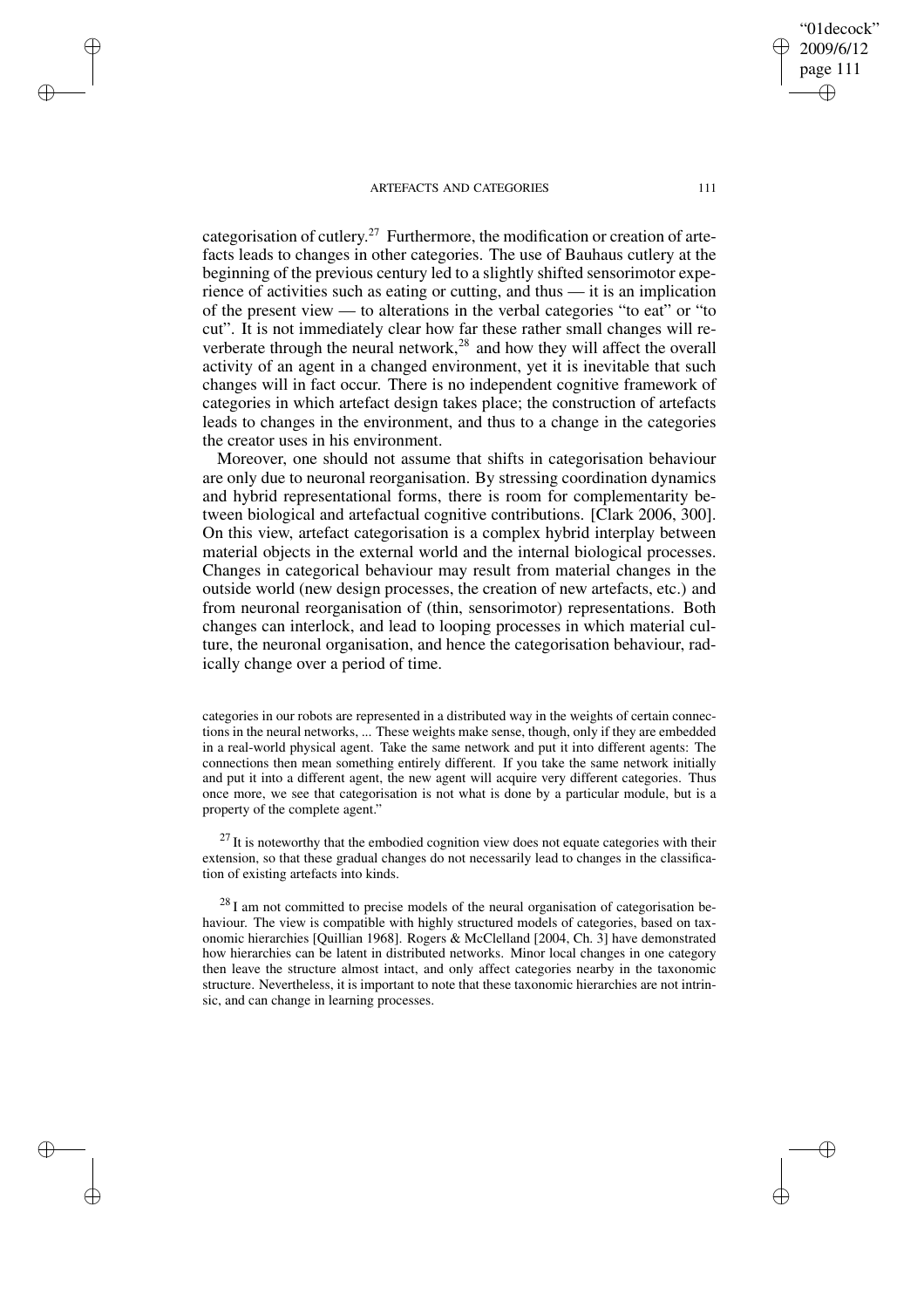"01decock" 2009/6/12 page 112 ✐ ✐

✐

✐

## 112 LIEVEN DECOCK

The embodied cognition perspective thus leads to a close relation between artefacts and categories. Artefacts and categories have a mutual influence, and in a historical perspective they can be seen to co-evolve. The construction of artefacts has had a decisive impact on the environment, in which human beings live, which leads to quite particular ways of categorising this 'artificial' environment. On the other hand, categories are crucial in human cognition and hence in the design of artefacts. Therefore, it is unsurprising that artefact categories can change dramatically over time, though in a series of small steps. For example, the category "mill" is now used in a different way than in the Middle Ages. Now one thinks in the first place of windmills that provide energy in the form of electricity. In the Middle Ages, they were used to turn grain into flour, or in more watery region such as Holland to drain superfluous water to the sea. Historians may thus reconstruct the parallel development of the category "mill" and the actual mills that have been used over the last centuries.

One can even argue that this co-evolutionary account of the relation between artefacts and categories is already an overidealisation. Namely, it assumes a rather clear separation between artefact creation and categorisation, but, on the assumptions made above, there is no clear separation between action and cognition. Therefore, artefact creation and cognition (and in particular categorisation<sup>29</sup>) are two sides of a single coin. When one looks at someone's creative activity, one can describe this behaviour more materialistically as artefact creation, or one can focus on the cognitive perspective, and thus describe the activity as involving plans and designs. In principle, a materialist account of the interplay of an agent, his neural wiring, and the environment could even suffice as a complete description of the cognitive activities, although the "emergent" cognitive phenomena are a more appropriate description level of what is happening. This possibility highlights the strong link between material and cognitive activity.

This rather materialist and evolutionary account of cognition, and more specifically artefact creation and categorisation, ties in with contemporary theories of the evolution of human cognition, especially in anthropology. There is still a large fog over the origins of human cognition, but several tentative attempts to address this question render plausible the claim that cognition and the use of tools are tightly related in an evolutionary progress. There is a lot of investigation into the development of tool use from primates until *Homo sapiens sapiens* [see Gibson & Ingold 1993; Mithen 2007]. In the 1920s, Wolfgang Kohler already demonstrated that some primates are able to use sticks to obtain food; furthermore, it has been shown that some primates use sticks to catch termites, or that they can combine tools in a

✐

✐

✐

<sup>29</sup> Harnad [2005] even defends the claim that cognition *is* categorisation.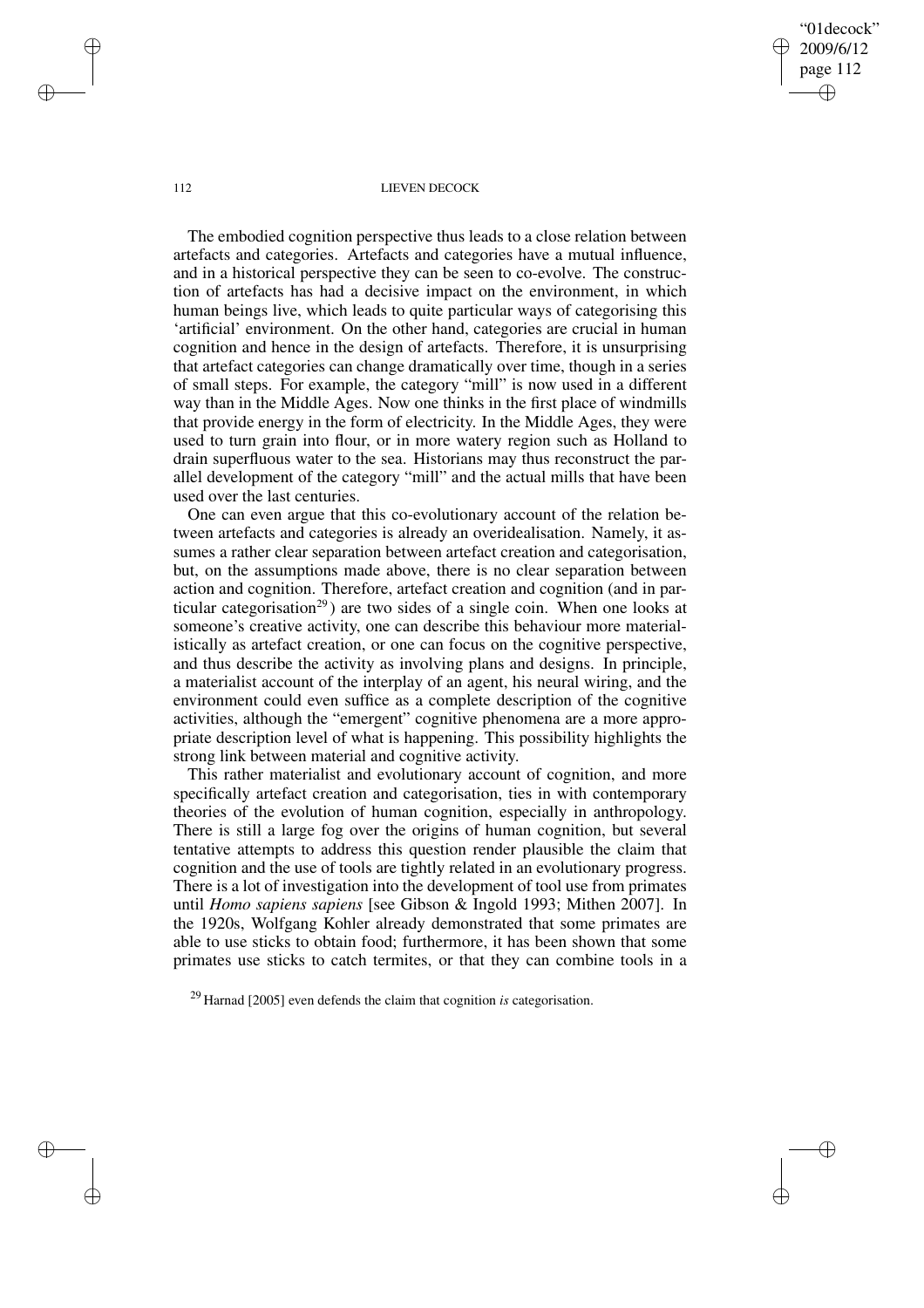✐

✐

✐

✐

hammer and anvil fashion; in the Oldowan culture (Tanzania, 2.500.000 BC– 1.500.000 BC) primitive stone tools are found, namely sharpened pebbles; in the Acheulian culture of *Homo erectus* one finds more sophisticated polyfunctional handaxes and choppers that were in use for more than a million years; there is an outspoken refinement in tool manufacture with the advent of *Homo sapiens* around 100.000 years ago, which led to a spectacular increase in tool use in the Mesolithic and Neolithic period. This development in tool use goes together with cognitive developments, such as increased encephalisation, lateralisation in the brain, more complex social behaviour, increased visual categorisation,<sup>30</sup> an improved episodic memory, mimetic gestures, and the development of a vocal tract, which led to the development of language. This evolution is rather haphazard and jumpy, with large periods of stability and sudden changes. It is most likely that this evolution was a tangled web in which the several developments interacted. Of more immediate interest, it is reasonable to believe that the material and cognitive developments did not occur independently.

Even if we are left in the dark on the origin of artefacts and cognition, we can learn a lot from subsequent developments. There are enough archaeological and historical data on the development of many common artefacts we use everyday. Even radical novelties are less a result of planning, than the result of modification of an existing environment. In the case of architecture, it wasn't the case that at the end of the latest Ice Age, some architect devised a bright plan to build a house, collected the materials and thus built the first house in history. On closer scrutiny,<sup>31</sup> one sees that humans started to hide in caves, to collect material in the caves, to make fire in them, and to provide the walls with painted figures. Later, they started building movable sheds, such as tents, subsequently started building temporary residences such as earthen houses, igloos, wooden sheds (in response to environmental conditions), and later started to divide them into rooms, or started living permanently in them. At no point in this development is there a clear planning in an architectural or technological sense. Building houses has originated from a series of small modifications of the environment, and a gradual improvement of the already 'artificial' environment. It is often very hard to judge to what extent these modifications are really planned or just emerge from contingent variations in

 $30$  See e.g. Donald [1991, 153–157] on event perception. Donald compares the visual abilities of humans and other animals, especially primates.

 $31$  Mithen [2004] offers a readable overview of the evolution of mankind including its cognitive development at the start of the material or technological culture at the end of the last Ice Age. One finds a varied account of the development of housing conditions in the period of 20.000 B.C. until 5.000 B.C. in the various continents. If the reader would not agree that houses are artefacts, one could repeat the example for the case of pottery.

"01decock" 2009/6/12 page 113

✐

✐

✐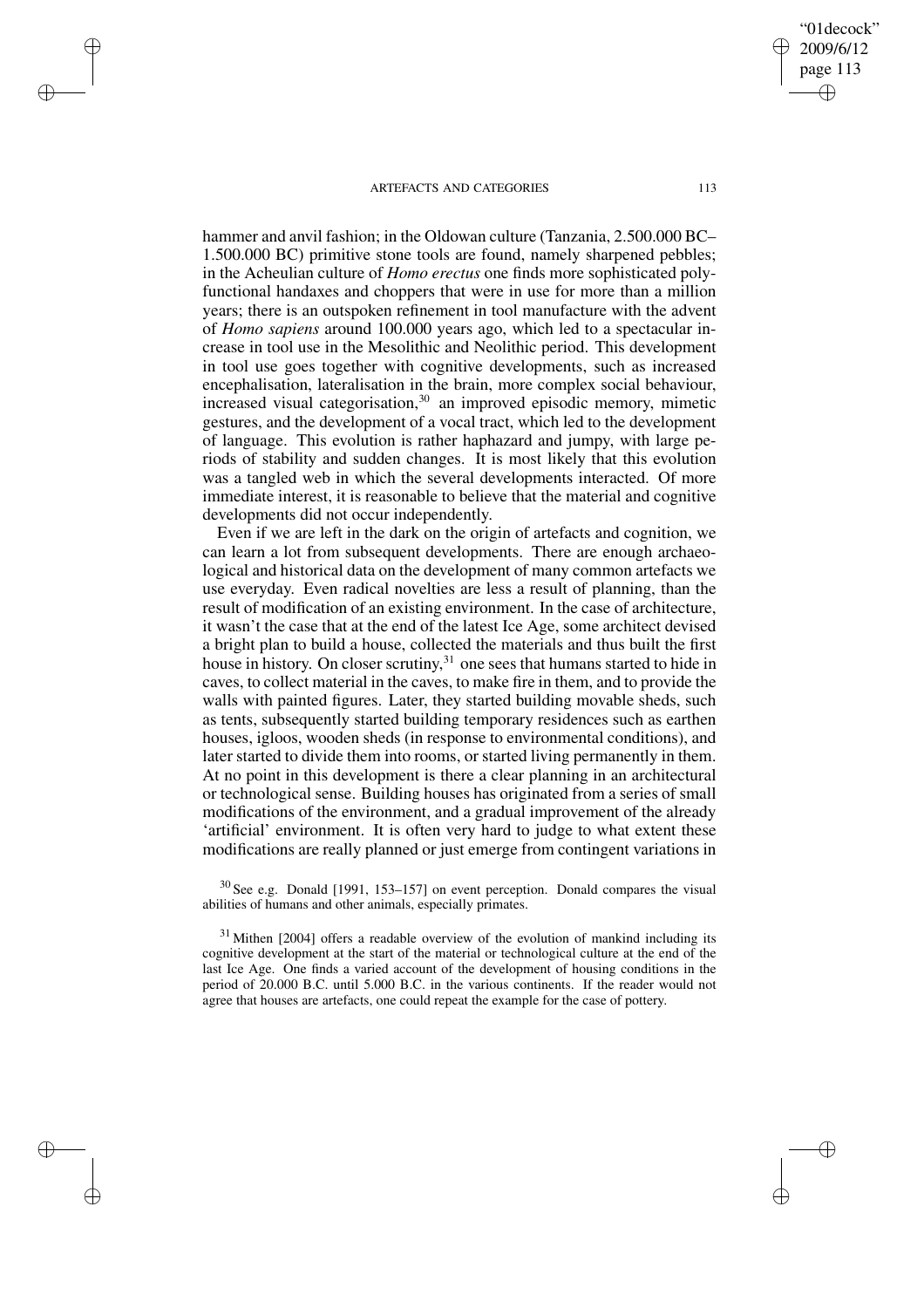"01decock" 2009/6/12 page 114 ✐ ✐

✐

✐

## 114 LIEVEN DECOCK

the actual construction. From the perspective of embodied cognition, there is no real answer to this question. Cognition and action are essentially entwined, also in the construction of artefacts. One can conclude that there is little difference between thinking and tinkering. Archaeological evidence on the co-evolution of artefacts and categories is easily encompassed within the embodied cognition framework.<sup>32</sup>

# 4. *The ontology of artefacts*

Hitherto, artefacts have been discussed from an epistemological point of view; the place of artefactsin modern theories of cognition has been sketched. The here presented account also affects the ontological status of artefacts. I will briefly sketch some ontological consequences of the embodied cognition perspective, namely for creators' intentions, functions of artefacts, artefact kinds, and the kind "artefact." I will heavily draw on Pfeifer and Scheier's discussion of the frame-of-reference problem [2001, 112–117; 387].<sup>33</sup> This 'problem'<sup>34</sup> in robotics is based on the different perspective of an outside observer and the perspective within an artificial cognitive agent.<sup>35</sup> The observer can attribute several cognitive properties to the emergent behaviour of a robot in a certain environment, but these properties cannot be identified at the physical or mechanical level. For example, one can observe that a robot "avoids objects" or "follows walls"; but this is only clear to the observer, and nowhere implemented or programmed in the robot. The cognitive features only emerge through the interaction of the robot and its environment. Moreover, there is no reason to believe that in these cases of emergent behaviour suddenly new ontological realms come into existence. One only has a new

 $32$  This is of course not to say that the archaeological evidence can only be explained within the embodied cognition paradigm. Mithen has elaborated a view on the origins of human cognition [1996] and artefact creation [2007] that heavily draws on Fodor's modularity thesis.

<sup>33</sup> A more rigorous account goes beyond the scope of this paper. The implicit metaphysical assumptions and the relation between ontology and epistemology should be made more explicit. Roughly speaking, the account presented here is based on the Quinean view that ontology is the handmaiden of epistemology; it is epistemology-driven ontology. Hence, philosophers who believe in a strict separation of ontology and epistemology, could still believe in the existence of 'metaphysical' artefact kinds.

 $34$  Strictly speaking it is not a genuine problem, but rather an ambiguity. This "frame-ofreference problem" should not be confused with the notorious "frame problem" in A.I.

 $35$  Nolfi [2005, 876] uses the terms 'distal description of behavior' for the observer's point of view, and 'proximal description of behavior' for the point of view of the agent's sensorimotor system.

✐

✐

✐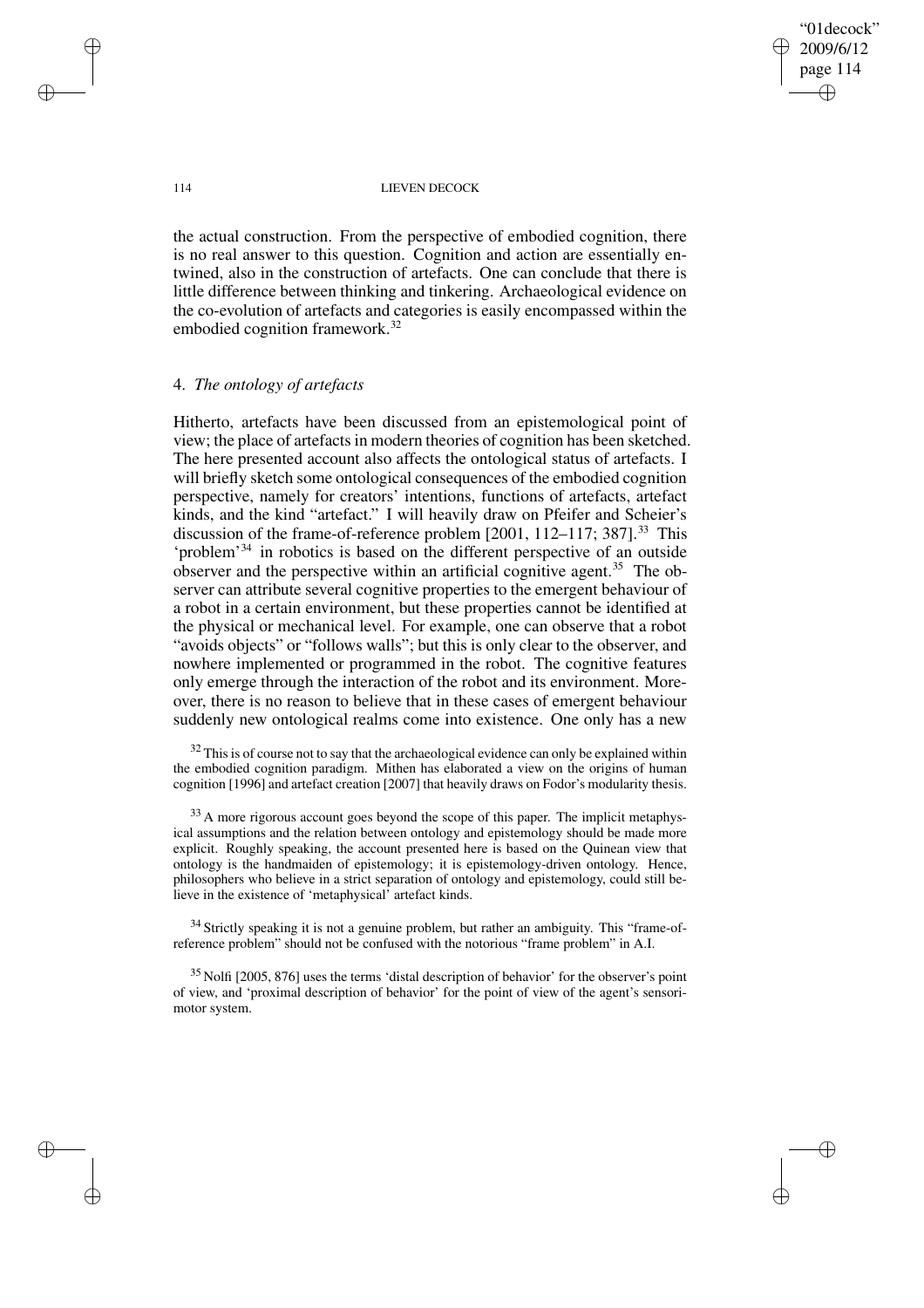level of description, which is moreover related to specific interests of an external observer. I will extend the frame-of-reference problem to the more general case of human cognitive agents designing artefacts.

## a. *Creator's intentions*

✐

✐

✐

✐

The intention of the artefact creator exists only for the outside observer.<sup>36</sup> At the physical level, one has only the interaction of an agent and its environment. The observer can take an "intentional stance",<sup>37</sup> and thus attribute intentions to a creator of artefacts. However, there is no ontological realm to which these intentions belong. The intentions are relative to the specific interests of the observer.

# b. *Artefact functions*

Artefact functions had a clear role in the cognitivist account.<sup>38</sup> The cognitive agent has a clear model of its environment, certain goals, and on this basis develops a plan for further action. The function of an artefact is related to the expediency of this artefact to the ultimate goal of the plan, and artefacts are developed with this purpose. However, if one merges cognition and action, and decentralises cognitive processes, one can attribute planning behaviour to certain agents, but there is no longer a central plan in which the agent and his artefacts have a precise role. In embodied cognition theories, the cognitive agent carries out various tasks at the same moment in real-time response to the environment, so that he is in various ways interacting with artefacts at a single instance of time. This also implies that artefacts can assume different roles in human behaviour, so that there are no unique clearcut proper artefact functions.<sup>39</sup>

<sup>36</sup> In principle, the observer could be the creator. The underlying physical processes that determine the interaction of the creator and its environment are to a large extent opaque to the creator. Embodied cognition does not exclude self-reference, but this discussion goes beyond the scope of this paper.

<sup>37</sup> This term has been put forward by Daniel Dennett [1987], and is also the most discussed emergent property that can be ascribed at the observer's level in the embodied cognition literature. Dennett [1990] explicitly discusses creator's intentions in the case of artefacts.

<sup>38</sup> The transparency of artefact functions is already reduced as a result of a philosophical comparison of etiological theories of artefact and biological functions, see e.g. Preston [1998a]; Millikan [1999]; Houkes & Vermaas [2003]; Preston [2003]; Lewens [2004]. It would be most interesting to unravel the interplay between the biological, cognitive and technological evolutions, but this analysis cannot be encompassed within the scope of this paper.

 $39$  It is worth noting that the first human artefacts were polyfunctional. For more than a million years, the only human artefact was the handaxe. Archaeologists are still puzzled about the various ways in which handaxes were used, and do not understand why it took so long before other stone tools (or wooden or bone tools) were found [Mithen 1996].

"01decock" 2009/6/12 page 115

✐

✐

✐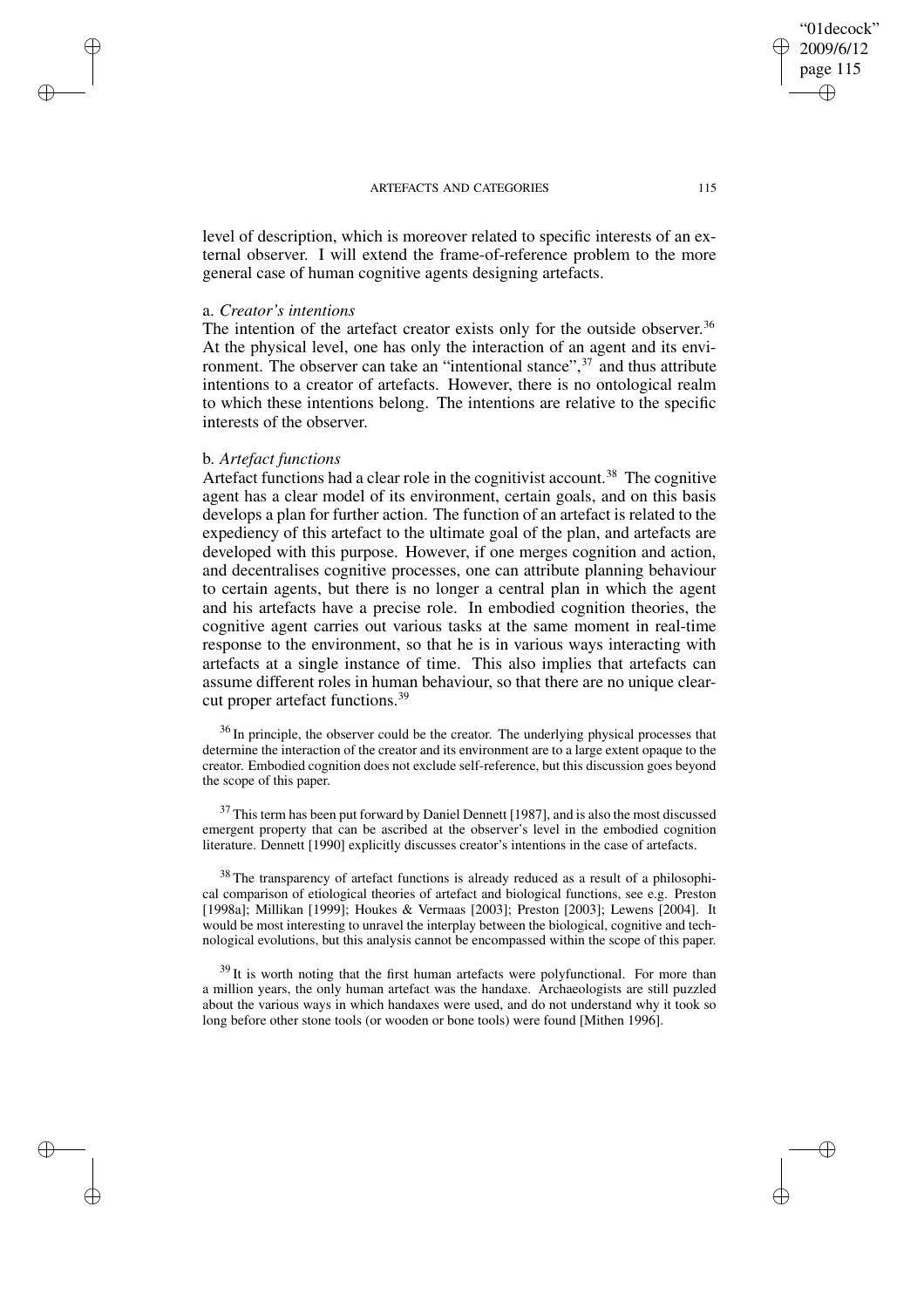"01decock" 2009/6/12 page 116 ✐ ✐

✐

✐

## 116 LIEVEN DECOCK

## c. *Artefact kinds*

For two reasons, the account presented here leads to an anti-essentialist account of artefact kinds. First, the two dominant proposals of artefact essentialism are function essentialism and creator's intention essentialism. As we have argued, neither creator's intentions nor artefact functions can be adequately pinned down. Since the alleged essences only appear in the observer's perspective, relative to his place and interests in the environment, they can only determine kinds relative to the description of an observer. 40 Second, the theory of categorisation presented here does not lead to a theory of cognition in which kinds have a natural place. From an epistemic point of view, we can suffice with categories determining classes of objects in our cognitive framework. We need not, as in traditional theories of cognition, invoke essences that determine (natural, $41$  artefact, or psychological) kinds. But in view of the account of categorisation we have given, categories only appear at the observer's level, and are relative to the observer's interests. Therefore, there is no context-independent use of artefact categories.

## d. *The kind "artefact"*

A related problem is the determination of the kind, or rather category "artefact". In the above account, I have used the term 'artefact' rather casually, as if the demarcation of artefacts from other physical objects poses no special problem. However, on deeper reflection, this imprecision is not warranted. Apart from the overall context-problem with categories, there are more specific problems with this special category. In the embodied cognition framework, the boundary between action and cognition is blurred, and artefact use and artefact constructions are basically the observer's description of the active modification of the environment by a cognitive agent. No clearer characterisation of artefacts is readily at hand.<sup>42</sup> Since there is only a

<sup>40</sup> See e.g. Pfeifer & Scheier [1999, 433]: "We made a strong point of saying that the categories the robot acquires are, in fact, in the observer's head rather than in the agent's."

 $41$  As indicated in footnote 7, there is reason to doubt that natural kinds exist; after all, embodied categorisation implies context-dependence. Nevertheless, the case of natural kinds may be more intricate. It may be the case that some features of a fixed environment are especially salient so that they nearly all cognitive agents in a wide variety of cognitive tasks are responsive to these features. For artefact kinds on the hand, such *permanent* salient features are unlikely on the present account, because cognitive agents change their environment continuously. However this may be, the discussion of natural kinds requires further elaboration that goes beyond the scope of this paper.

 $42$  This is not to say that every object is an artefact. Objects or parts of the environment that have not in any way been modified by cognitive agents (e.g. the planet Saturn) are not artefacts.

✐

✐

✐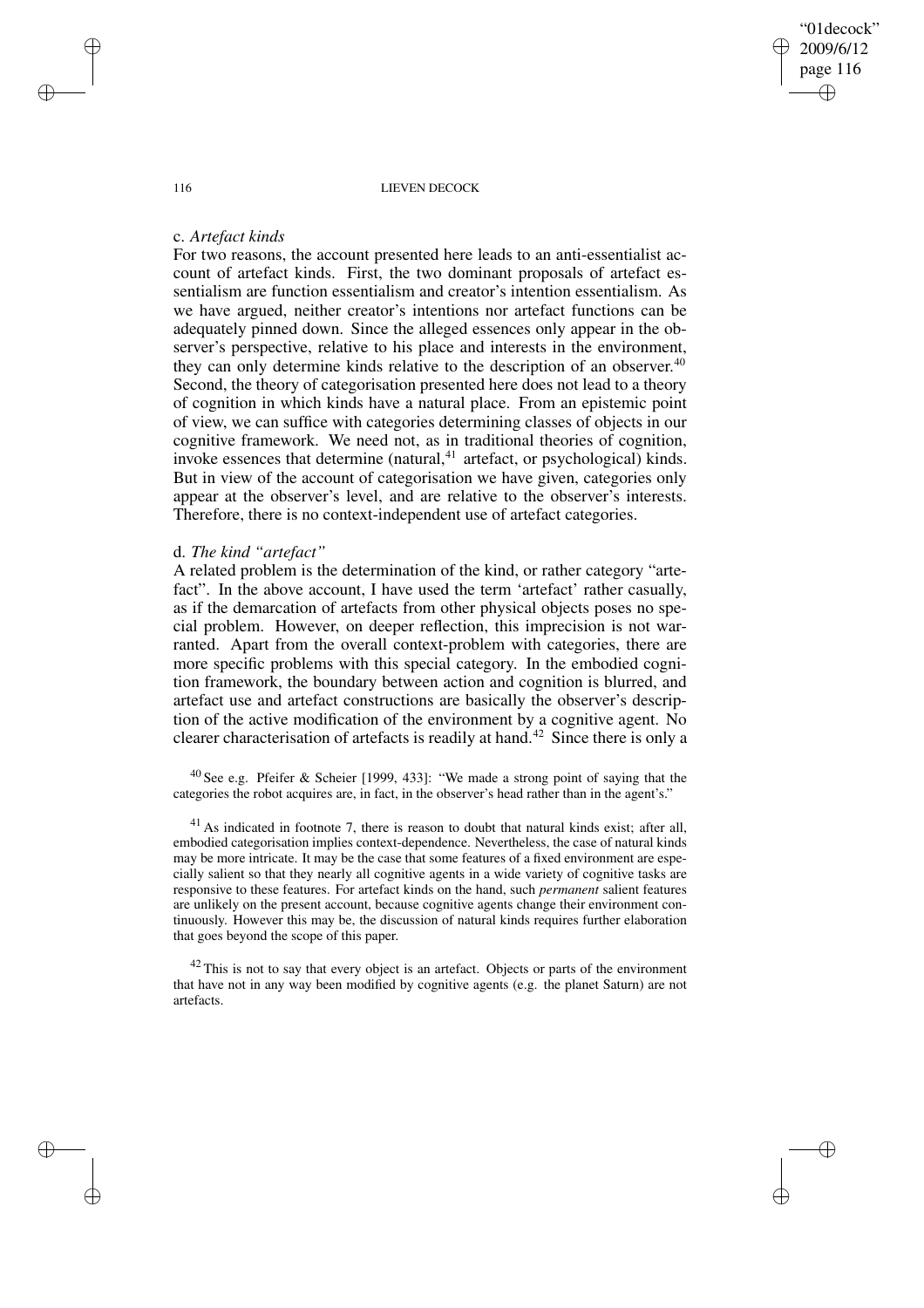gradual difference between instinctive, random, and planned behaviour (for the observer), there is no principled demarcation between the instinctive, random, or planned use and construction of artefacts. In other words, there is no principled reason to exclude bird's nests or Jackson Pollock paintings from the category "artefact". Moreover, it is unclear which modifications of the environment can count as artefacts, and which not. There seems to be no *principled* difference in modifying living organisms and modifying metallic ore. In other words, there seems to be no principled way of excluding horses, seedless grapes, or the OncoMouse from the category "artefact". There are no principled limits on the size, duration, or tangibility of the part of the environment one is modifying, so there is no real reason to exclude streets, Central Park, Holland, perfumes, and songs from the category "artefact".

# 5. *Some possible limitations*

✐

✐

✐

✐

*Limitation 1.* In the previous sections, the role of artefacts in Cambrian intelligence (i.e. the insectlike intelligence in modern robotics [Brooks 1999]) and Pleistocene intelligence (i.e. the intelligence of early humans) has been highlighted. A common complaint about embodied cognition has been that it is not well suited as an account of higher cognitive processes. One could thus argue that the here presented view is not likely to explain the origin and use of abstract categories (or concepts).

*Reply*: Andy Clark's influential work provides the essential elements for at least one forceful rejoinder. Clark argues that in linguistics, instead of elaborating on grammar and semantics, one can focus on symbolic notations. He describes language as "the ultimate artefact"; the symbolic notations are regarded as material artefacts useful in cognitive activity [1997, ch. 10; 2006]. He suggests that even mathematical reasoning is based in mathematical symbol manipulation [2001, 146; see also De Cruz forthc.], and speculates that the typically human higher cognitive functions such as self-evaluation and self-criticism, i.e. the second-order cognitive functions, may critically depend on public language [1997, 208]. In brief, it is a bit of an understatement to state that a strong coupling between the use of material symbolic artefacts and abstract categories can be accommodated within the embodied cognition perspective.<sup>43</sup>

<sup>43</sup> In a sense, the view presented in this article is an extension of the extended mind hypothesis [Clark & Chalmers 1998, Clark 2006]. Whereas the extended mind hypothesis primarily focuses on the complementarity of biological representations on the one hand and material symbols, or "sociocultural artifacts, including gestures, diagrams, external text, software applications, and more" [Clark 2006, 299] on the other hand, the view here put forward highlights the complementarity of biological representations and non-linguistic, non-symbolic

"01decock" 2009/6/12 page 117

✐

✐

✐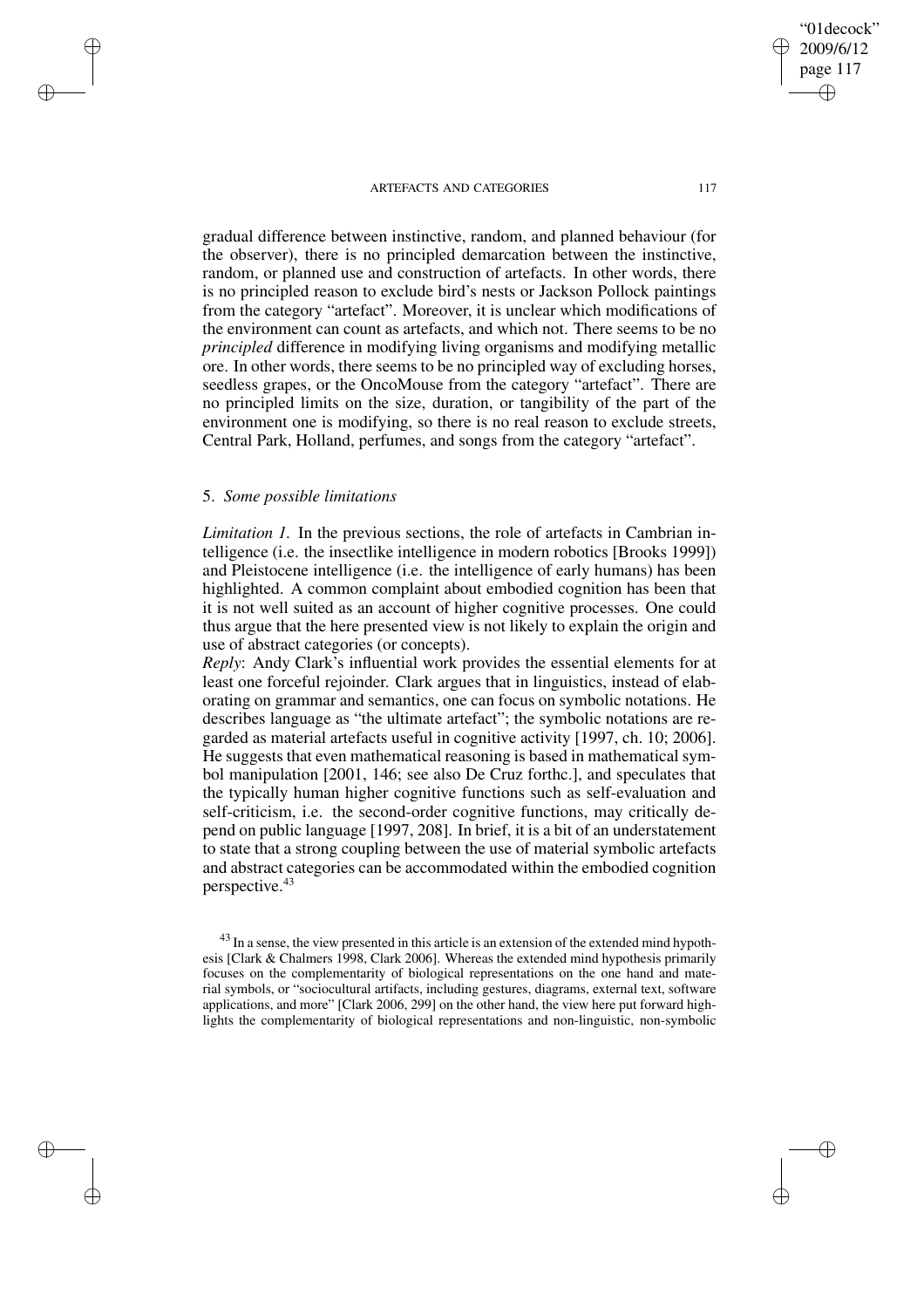"01decock" 2009/6/12 page 118 ✐ ✐

✐

✐

## 118 LIEVEN DECOCK

*Limitation 2.* One might argue that some categories are so basic that they are not affected by any action in the outside world. Immutable, innate categories will not take part in the coupling here described. Moreover, *prima facie*, there is evidence that at least some categories are indeed innate. For example, it is widely believed that Berlin & Kay [1969] demonstrated that colour categories are universal, whence it is a small step to the belief that they are innate.

*Reply:* Since colour is the ubiquitous example in this context, let me elaborate on colour categorisation. In the last decade, the Berlin  $\&$  Kay thesis has come under attack [see e.g. Saunders & van Brakel 1997; 2002 and references therein, especially Roberson]. Instead of viewing colours as innate categories, it is possible to develop a view in which colour categories are related to material dyes.<sup>44</sup> Saunders and van Brakel [2002] have described colour as an "exosomatic organ". By this they mean, that the colour is a tool that extends the powers of the human body. <sup>45</sup> Colour vision and colour categorisation are thus based on a coupling of the human body and the (technologically) transformed environment:

What explains the pragmatic success of colour science? One answer is that the environment is remade by paints and dyes, reproductive technologies, coloured lights, advertisements, fashion, television, cinema, computer screens and so on, in such a way that it reproduces the theory of colour that provides the techno-material base for the production of the coloured world. [2002, 342]

In brief, it is possible to develop a plausible view in which colour categorisation and artefact creation are tightly related. In principle, the coupling between artefact creation and categorisation can be so strong as to affect even the most basic categories.

artefacts in a particular, but crucial, cognitive activity, namely categorisation. Clark is congenial to giving a important role to 'ordinary' artefacts in human cognition [2006, 292; 300; private communication].

<sup>44</sup> For a popularising, but very illuminating history of the relation between colour words and material dyes, see Finlay [2002].

<sup>45</sup> For the present purposes, I am not interested in the body-environment boundary [for related views see Brooks 2002; Clark 2003]. What is relevant is that both the cognitive agent and its environment are important in categorisation, and less where the exact boundary between the two lies.

✐

✐

✐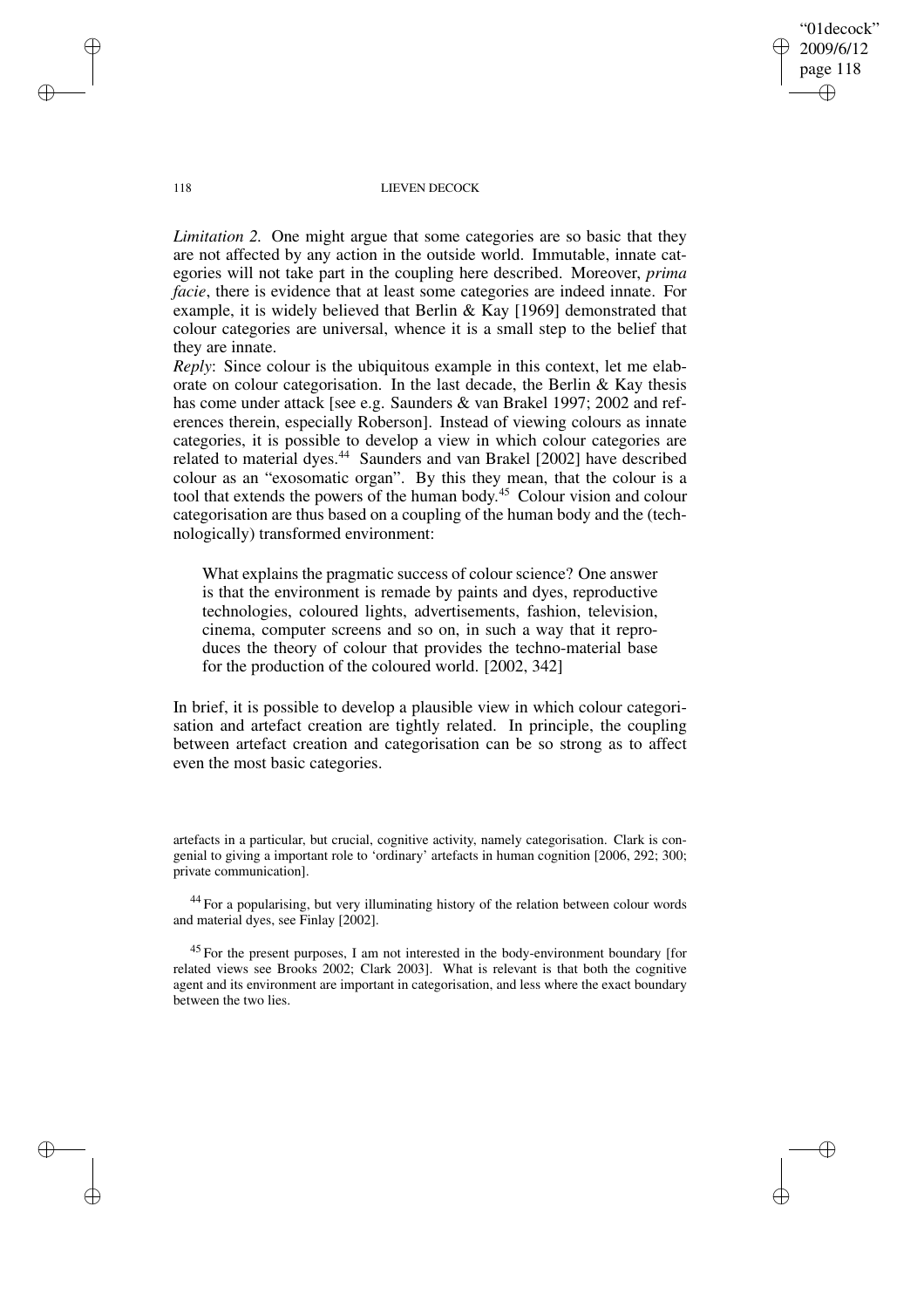✐

✐

✐

✐

*Limitation* 3. One might object that the here presented view is not well suited to deal with contemporary technical artefacts.<sup>46</sup> Even if one would believe that there is a strong coupling between categorisation and manipulation of the environment, it can hardly be denied that artefacts such as satellites, coffee machines or scissors<sup>47</sup> do make up rather precise kinds and have been designed with a particular intended function.

*Reply*: First, at a larger time-scale, the co-evolution of categories and artefacts has been illustrated by means of historical analyses of the development of modern artefacts [see e.g. Basalla 1988, Petroski 1994, Ziman 2000]. In other words, the rather precise delineation of technological artefact categories is dependent on a background structure of categories that remains stable only within a limited time-span. Second, on a small time-scale, the categorical structure can be explained as resulting from social factors.<sup>48</sup> The social division of labour may explain the gaps between users' functions and producers' functions, or between the design, production, and testing stages. The normativity of artefacts [Hilpinen 2004, ğ3; Fransen 2006], i.e. the distinction between appropriate functioning and malfunctioning, may originate in social regulations. The uniformity of artefacts within a certain artefact kind is mostly a result of standardisation procedures.<sup>49</sup> These social factors need not be incompatible with the view here presented. In this article I have mainly focused on the relation between artefacts and categorisation from the perspective of an individual cognitive agent. Adding social factors may be a sensible extension of the view presented here,<sup>50</sup> but would largely exceed

<sup>46</sup> For various philosophical issues concerning technical artefacts, see Kroes & Meijers [2006].

 $47$  For present purposes, a "technical artefact" can be any artefact designed and produced in a technological, industrial process.

<sup>48</sup> This strategy would narrow the gap between 'artefact kinds' and 'social kinds'. In Thomasson [2003], these kinds are treated separately.

<sup>49</sup> Elder [2007, 46*ff*] argues that the category of Eames desk chairs, 1957 design, is a more plausible candidate as an artefact kind than the general category of chairs. It would seem that for Elder a standardised process of copying a certain model is a crucial characteristic of an artefact kind.

 $50$  In my discussion, I have mainly focussed on individual agents. It is natural to extend this methodological individualism to social contexts, with many interacting individuals mutually influencing one another's behaviour. Proponents of embodied cognition often stress the social dimension of cognition [e.g. Hutchins 1995]. Of particular interest is the theory of "stigmergy", which describes how individuals can affect the behaviour of others and themselves through modification of the external environment or artefacts, see e.g. Susi & Ziemke [2001]: Marsh & Onof [2007].

"01decock" 2009/6/12 page 119

✐

✐

✐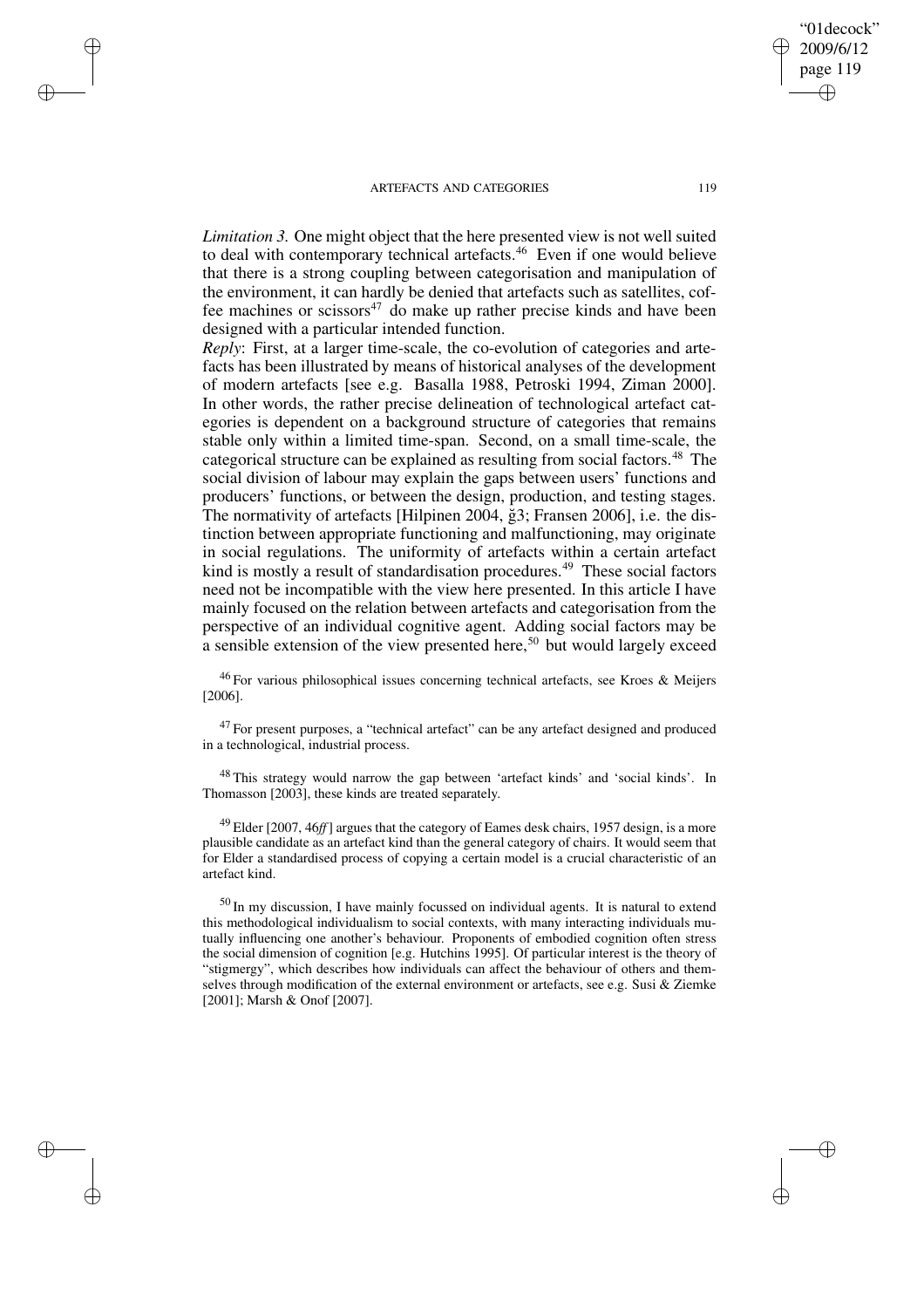"01decock" 2009/6/12 page 120 ✐ ✐

✐

✐

## 120 LIEVEN DECOCK

the scope of this article. Hence, there is no reason to believe that my general view is not applicable to modern technological artefacts. Nonetheless, it is reasonable to believe that the view can be complemented by invoking social factors.

In conclusion, there are no immediate limitations on the account of the co-evolution and interplay of artefacts and categories. I thus hope to have demonstrated the viability, soundness, and plausibility of a cognitive theory in which artefact technology and human cognition are strongly and inextricably entwined. At the present stage, this is the best that can be hoped for, because an argumentation for the correctness or preference of the view would require a considerable amount of extra empirical evidence. Nonetheless, the multifarious philosophical ramifications are sufficient justification for a further exploration of the view.

# ACKNOWLEDGEMENTS

I thank the participants of the conferences *Philosophy of Artefacts* in Delft and *Extended Cognition* in Antwerp, and the members of the research group 'Ontology and Epistemology' at the Vrije Universiteit Amsterdam, for discussions on earlier versions. I especially thank Beth Preston, Pieter Vermaas, Jaap van Brakel and Igor Douven for their helpful comments on the final drafts.

> Faculty of Philosophy Vrije Universiteit Amsterdam De Boelelaan 1105, 1081 HV Amsterdam E-mail: LB.Decock@ph.vu.nl

# **REFERENCES**

- Barsalou, L.W. (1992). *Cognitive Psychology. An Overview for Cognitive Scientists.* Hillsdale: Lawrence Erlbaum.
- Basalla, G. (1988). *The Evolution of Technology.* Cambridge: Cambridge University Press.

Beer, R. (2003). 'The Dynamics of Active Categorical Perception in an Evolved Model Agent'. *Adaptive Behavior* 11, 209–243.

Berlin, B. & Kay, P. (1969). *Basic Color Terms.* Berkeley: University of California Press.

Bloom, P. (1996). 'Intention, History, and Artifact Concepts'. *Cognition* 60, 1–29.

✐

✐

✐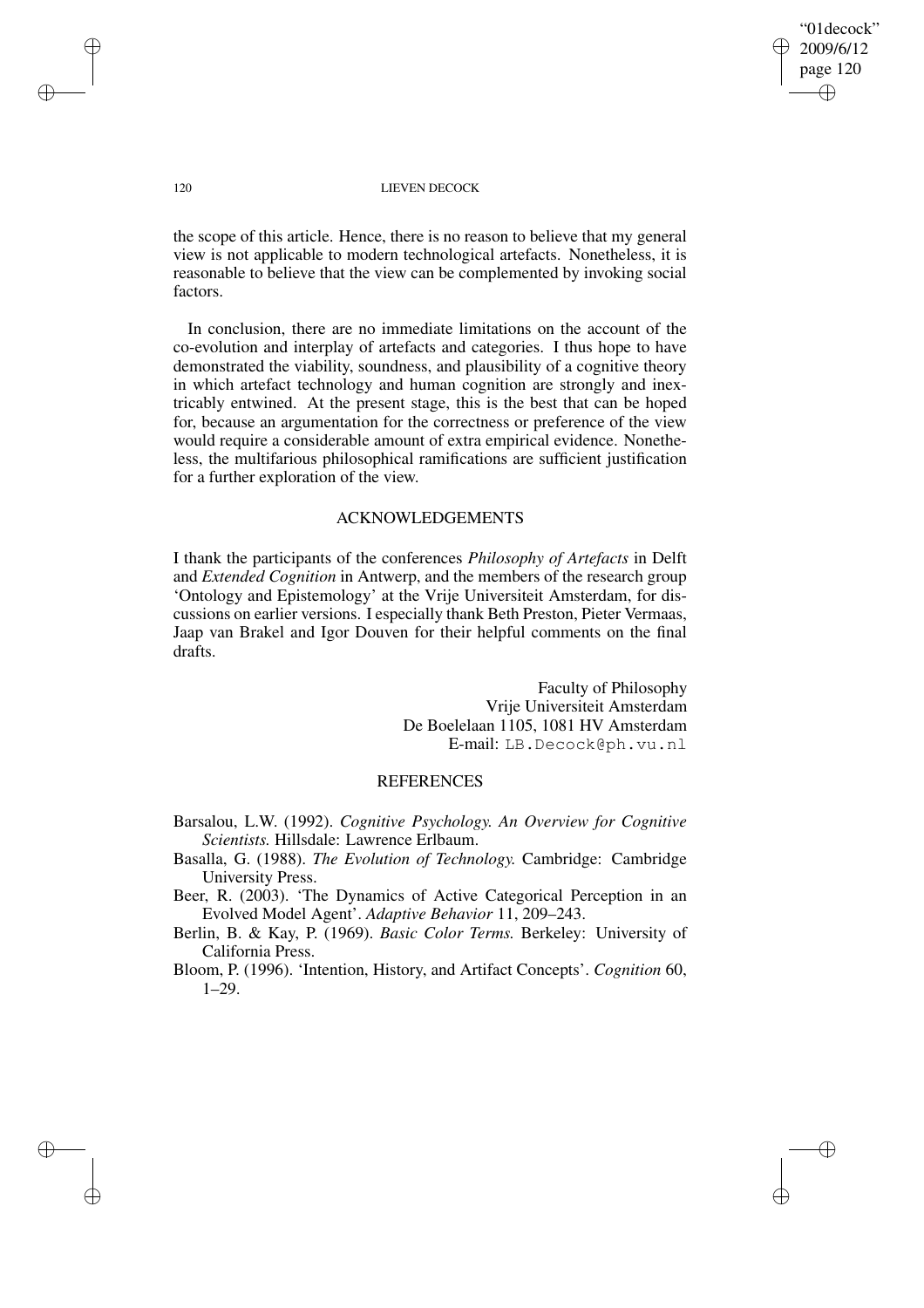Bloom, P. (1998). 'Theories of Artifact Categorization'. *Cognition* 66, 87– 93.

Brooks, R. (1999). *Cambrian Intelligence.* Cambridge MA: MIT Press.

Brooks, R. (2002). *Flesh and Machines.* New York: Pantheon Books.

Chaigneau, S.E. (2002). *Studies in the Conceptual Structure of Object Function.* (Ph.D. Thesis, Department of Psychology, Emory University, Georgia)

Clark, A. (1997). *Being There.* Cambridge MA: MIT Press.

✐

✐

✐

✐

Clark, A. (2001). *Mindware.* Oxford: Oxford University Press.

Clark, A. (2003). *Natural-Born Cyborgs.* Oxford: Oxford University Press.

Clark, A. (2006). 'Material Symbols'. *Philosophical Psychology* 19, 291– 307.

Clark, A. & Chalmers, D. (1998). 'The Extended Mind'. *Analysis* 58, 7–19.

- Chrisley, R. (2003). 'Embodied Artificial Intelligence'. *Artificial Intelligence* 149, 131–150.
- Clancy, W.J. (1997). *Situated Cognition.* Cambridge: Cambridge University Press.

De Cruz, H. (forthc.). 'An Extended Mind Perspective on Natural Number Representation', *Philosophical Psychology*.

- Denkel, A. (1995). 'Artifacts and Constituents'. *Philosophy and Phenomenological Research* 55, 311–322.
- Dennett, D. (1987). *The Intentional Stance.* Cambridge MA: Bradford.

Dennett, D. (1990). 'The Interpretation of Texts, People and Other Artifacts'. *Philosophy and Phenomenological Research* 50, 177–194.

- Donald, M. (1991). *Origins of the Modern Mind.* Cambridge MA: Harvard University Press.
- Dupré, J. (1995). *The Disorder of Things.* Cambridge MA: Harvard University Press.
- Edelman, G.E. (1987). *Neural Darwinism.* New York: Basic Books.

Elder, C. (1989). 'Realism, Naturalism, and Culturally Generated Kinds'. *Philosophical Quarterly* 39, 425–444.

Elder, C. (2007). 'On the Place of Artefacts in Ontology'. In E. Margolis. & S. Laurence (Eds.). *Creations of the Mind.* Oxford: Oxford University Press, 33–51.

Finlay, V. (2002). *Colour. Travels Through the Paintbox.* London: Sceptre.

Fransen, M. (2006). 'The Normativity of Artefacts', *Studies in the History of Philosophy of Science* 37, 42–57.

Gibson, J.J. (1979). *The Ecological Approach to Perception.* Boston: Houghton Mifflin.

Gibson, K. & Ingold, T. (1993). *Tools, Language and Cognition in Human Evolution.* Cambridge: Cambridge University Press.

Gutheil, G. et al. (2004). 'The Role of Historical Intuitions in Children's and Adults' Naming of Artefacts'. *Cognition* 91, 23–42.

"01decock" 2009/6/12 page 121

✐

✐

✐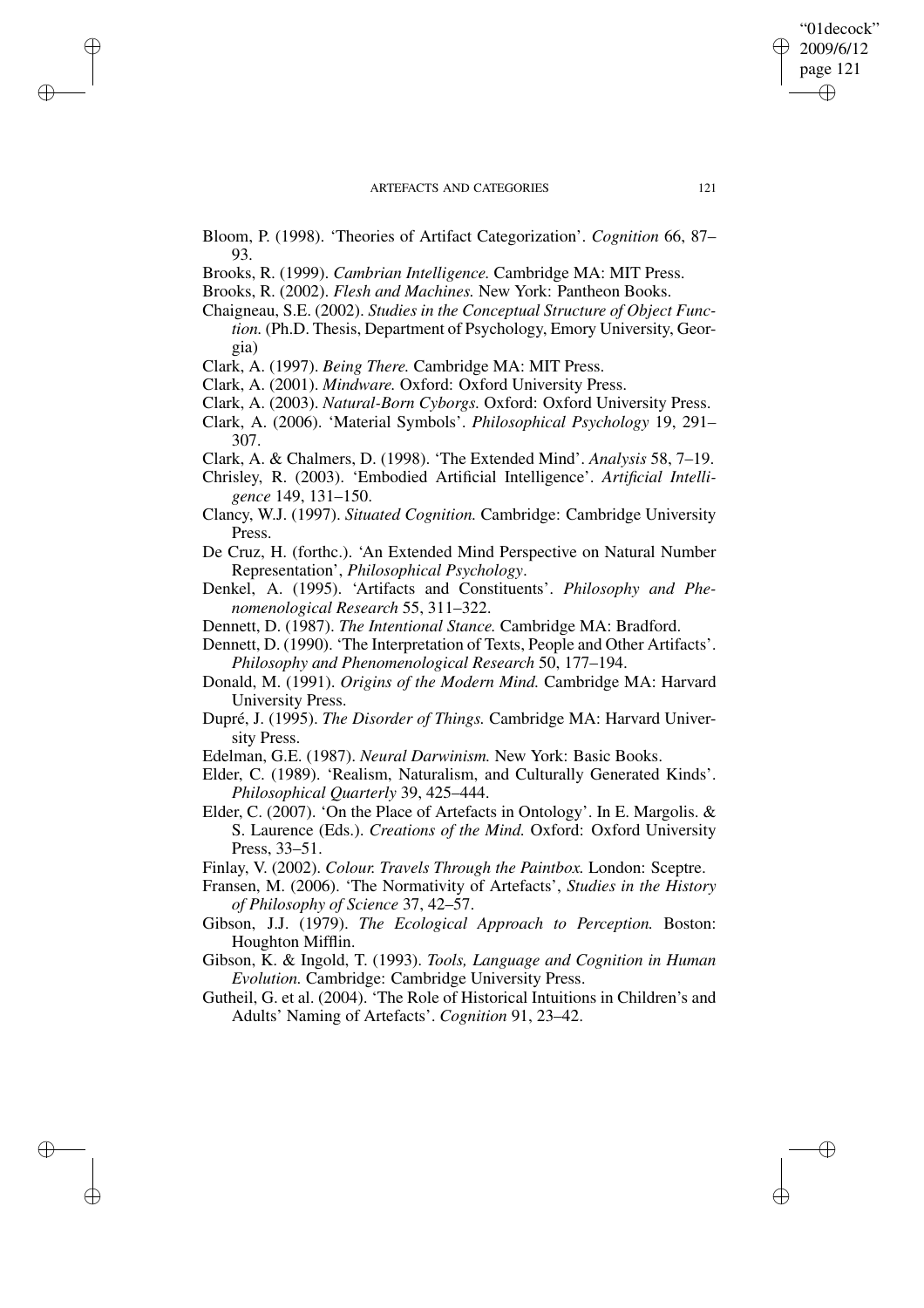## "01decock" 2009/6/12 page 122 ✐ ✐

✐

✐

## 122 LIEVEN DECOCK

- Hampton, J.A. (1995). 'Testing the Prototype Theory of Concepts.' *Journal of Memory and Language* 34, 686–708.
- Harnad, S. (2005). 'To Cognize is to Categorize: Cognition is Categorization'. In H. Cohen & C. Lefebre (Eds.), *Handbook of Categorization in Cognitive Science*, Amsterdam: Elsevier, 19–43.
- Hilpinen, R. (1993). 'Authors and Artifacts'. *Proceedings of the Aristotelian Society* 93, 155–178.

Hilpinen, R. (2004). 'Artifact' In E. Zalta (Ed.), *The Stanford Encyclopedia of Philosophy*, available at http://plato.stanford.edu/entries/artifact/.

- Houkes, W. & Vermaas, P. (2004). 'Actions versus Functions. A Plea for an Alternative Metaphysics of Artefacts'. *Monist* 87, 52–71.
- Hutchins, E. (1995). *Cognition in the Wild.* Cambridge MA: MIT Press.
- Kornblith, H. (1980). 'Referring to Artefacts'. *Philosophical Review* 89, 109–114.
- Kornblith, H. (2007). 'How to Refer to Artifacts'. In E. Margolis & S. Laurence (Eds.). *Creations of the Mind.* Oxford: Oxford University Press, 138–149.
- Kroes, P. & Meijers, A. (Eds.) (2006). *The Dual Nature of Technical Artefacts.* Special issue in *Studies in the History of Philosophy of Science* 37, 1–158.
- Lambrinos, D. & Scheier, C. (1996). 'Building Complete Autonomous Agents: A Case Study on Categorization'. In *Proceedings of the 1996 IEEE/RSJ International Conference on Intelligent Robots and Systems.* Piscataway: Institute of Electrical and Electronics Engineers, Inc., 170– 177.
- Landau, B. (1994). 'Where's What and What's Where: The Language of Objects in Space'. *Lingua* 92, 259–296.
- Landau, B., Smith, L. & Jones, S. (1998). 'Object Shape, Object Function, and Object Name'. *Journal of Memory and Language* 38, 1–27.
- Lewens, T. (2004). *Organisms and Artefacts.* Cambridge MA: Bradford.
- Malt, B.C. (1994). 'Water is not H2O'. *Cognitive Psychology* 27, 41–71.
- Malt, B.C. and Johnson, E.C. (1992). 'Do Artifact Concepts Have Cores?' *Journal of Memory and Language* 31, 195–217.
- Malt, B.C. & Johnson, E.C. (1988). 'Artifact Category Membership and the Intentional-historical Theory'. *Cognition* 66, 79–85.
- Margolis, E. & Laurence, S. (Eds.) (2007). *Creations of the Mind.* Oxford: Oxford University Press.
- Marsh, L. & Onof, C. (2008). 'Stigmergic epistemology, stigmergic cognition'. *Cognitive Systems Research* 9, 136–149.
- Matan, A. & Carey, S. (2001). 'Developmental Changes within the Core of Artifact Concepts'. *Cognition* 78, 1–26.
- McClamrock, R. (1995). *Existential Cognition.* Chicago: University of Chicago Press.

✐

✐

✐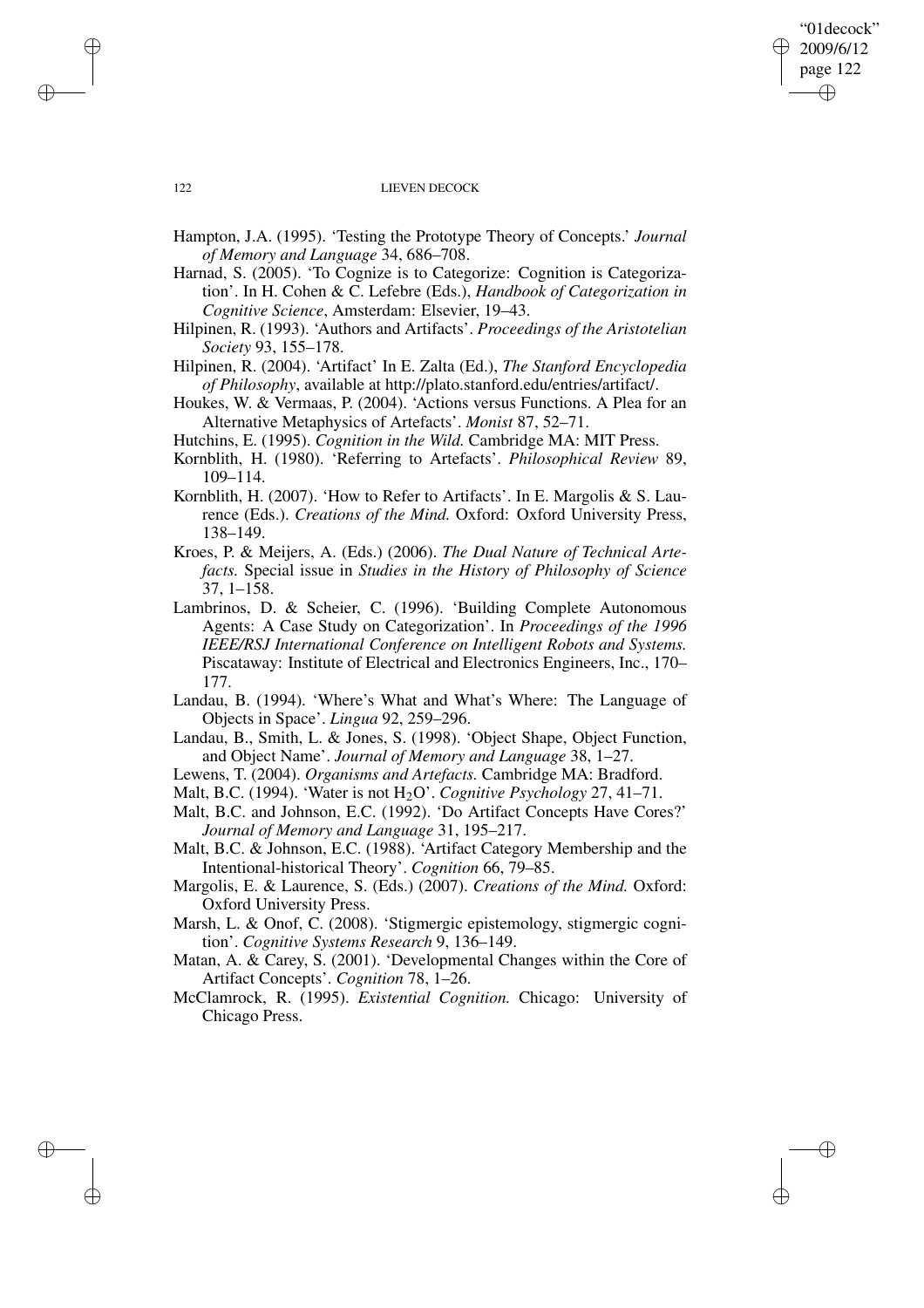✐

✐

✐

✐

- Medin, D.L., & Ortony, A. (1989). 'Psychological Essentialism'. In S. Vosniadou & A. Ortony (Eds.), *Similarity and Analogical Reasoning.* New York: Cambridge University Press.
- Millikan, R. (1999). 'Wings, Spoons, and Quills: A Pluralist Theory of Function'. *Journal of Philosophy* 96, 191–206.
- Minsky, M. (1986). *The Society of Mind.* New York: Simon & Schuster.
- Mithen, S. (1996). *The Prehistory of the Mind.* London: Thames & Hudson.
- Mithen, S. (2004). *After the Ice.* Cambridge MA: Harvard University Press.
- Mithen, S. (2007). 'Creations of Pre-Modern Human Minds: Stone Tool Manufacture and Use by *Homo habilis*, *heidelbergensis*, and *neanderthalensis*'. In E. Margolis. & S. Laurence (Eds.). *Creations of the Mind.* Oxford: Oxford University Press, 289–311.
- Murphy, G. (2002). *The Big Book of Concepts.* Cambridge MA: Bradford.
- Noë, A. (2005). *Action in Perception.* Cambridge MA: Bradford.
- Nolfi, S. (2005). 'Category formation in Self-Organizing Embodied Agents'. In H. Cohen & C. Lefebre (Eds.), *Handbook of Categorization in Cognitive Science*, Amsterdam: Elsevier, 869–889.
- O'Regan, K. & Noë, A. (2001). 'A Sensorimotor Account of Vision and Visual Consciousness'. *Behavioral and Brain Sciences* 24, 939–972.
- Petroski, H. (1994). *The Evolution of Useful Things.* New York: Vintage.
- Pfeifer, R. & Scheier, C. (1999). *Understanding Intelligence.* Cambridge MA: MIT Press.
- Poirier, P. et al. (2005). 'Embodied Categorization'. In H. Cohen & C. Lefebre (Eds.), *Handbook of Categorization in Cognitive Science.* Amsterdam, Elsevier, 739–765.
- Preston, B. (1998a). 'Why Is a Wing Like a Spoon? A Pluralist Theory of Function'. *Journal of Philosophy* 95, 215–254.
- Preston, B. (1998b). 'Cognition and Tool Use'. *Mind & Language* 13, 513– 547.
- Preston, B. (2003). 'Of Marigold Beer: A Reply to Vermaas and Houkes'. *British Journal for the Philosophy of Science* 54, 601–612.
- Prinz, J. (2002). *Furnishing the Mind. Concepts and Their Perceptual Basis.* Cambridge MA: Bradford.
- Putnam, H. (1975). 'The Meaning of "Meaning"'. In *Mind, Language and Reality.* Cambridge: Cambridge University Press.
- Quillian, M. (1968). 'Semantic Memory'. In M. Minsky (Ed.), *Semantic Information Processing.* Cambridge MA: MIT Press, 227–270.
- Rogers, T. & McClelland, J. (2004). *Semantic Cognition. A Parallel Distributed Processing Approach.* Cambridge MA: Bradford.
- Rowlands, M. (1999). *The Body in Mind.* Cambridge: Cambridge University Press.
- Ruff, H.A. (1984). 'Infants' Manipulative Exploration of Objects'. *Developmental Psychology* 20, 9–20.

"01decock" 2009/6/12 page 123

✐

✐

✐